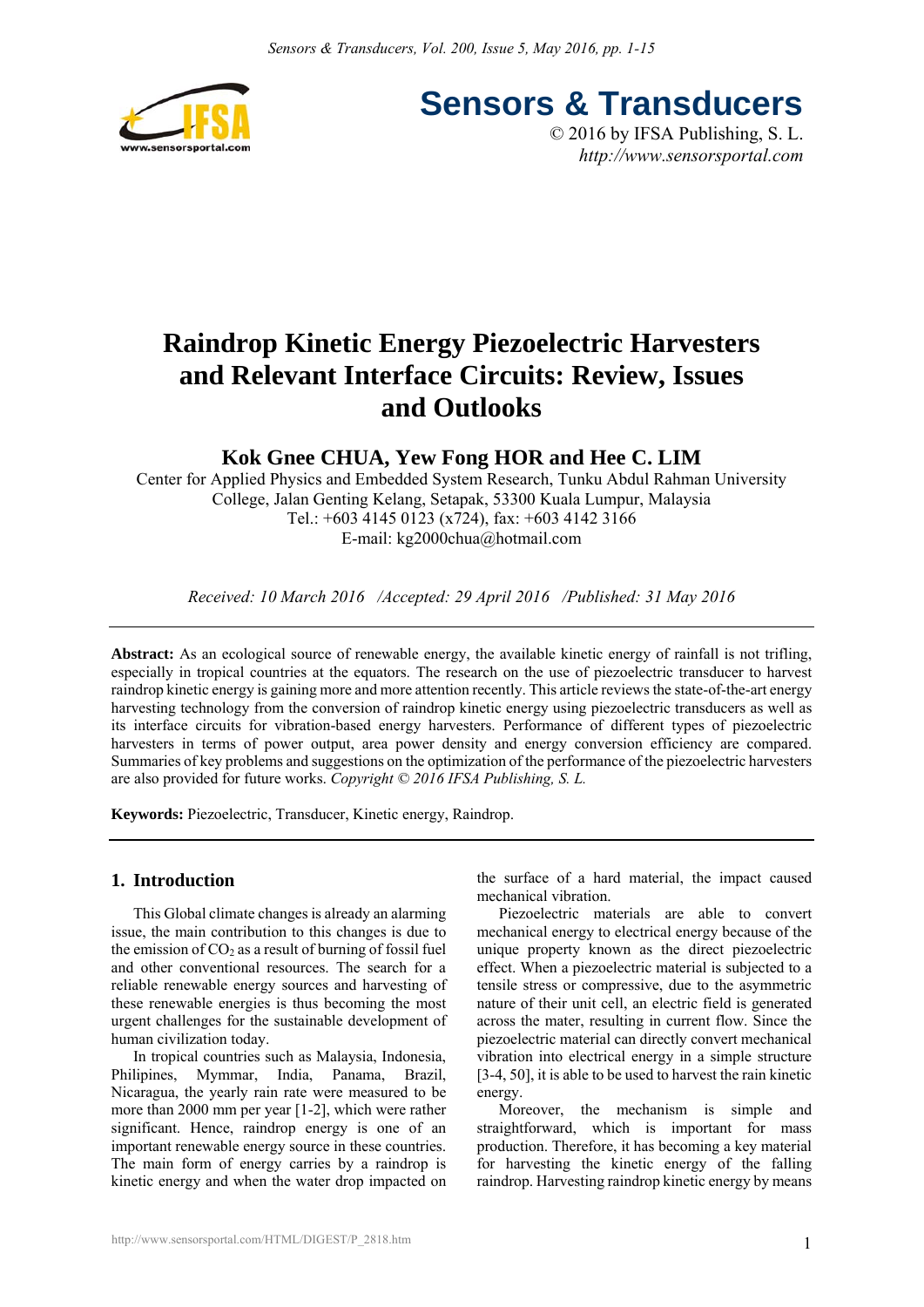of impacting the piezoelectric material has gained a greater interest in recent years.

Different from macro energy harvesting technology which generates kW or MW level power, piezoelectric energy harvester is a micro energy harvesting technology that generates only mW or μW level power. Therefore, piezoelectric harvester can be a good small scale energy device which is used for powering small scale remote and wireless electronics and self-powered sensors [5-8] that requires to function at low plant load factors.

The most common form of piezoelectric is crystals such as Rochelle salt, quartz, berlinite but they are also found as polymers (plastics) such as polyvinylfluoride (PVF), polyvinylidene fluoride (PVDF), porous Polypropylene (PP), fluoroethylenepropylene (FEP) and ceramics such as barium titanate (BaTiO3), lead titanate (PbTiO3), lead-zirconate (PbZrO3), lead zirconate titanate (PZT) and etc.

The two mainly used materials were PVDF and PZT and the two main structures used were cantilever beam structure and bridge structure. Wong, *et al.* [9] have done a survey on piezoelectric water drop energy harvesting in 2014, however, comparison of performances of such types of harvesters in terms of energy conversion efficiency and area power density are still lacking.

In this paper, the main focus is on the water drop kinetic energy harvesting using piezoelectric transducers and the performance of the piezoelectric transducers. More types of harvesters and latest publications were reviewed and discussed in this paper. Since the available energy of water drop is very small, the conversion efficiency of the interface circuit also becomes an important issue. In the literature, several solutions were suggested to enhance the circuit conversion efficiency of the interface circuits for vibration based piezoelectric harvesters [34-49]. Template provides authors with most of the formatting specifications needed for preparing their articles.

# **1.1. Rate, Raindrop Diameter, Terminal Velocity and Kinetic Energy**

According to the NASA website [10], there are four types of rains i.e. light stratiform rain (LSR), moderate stratiform rain (MSR), heavy thunderstorms (HT) and Violent. Table 1 shows the raindrop sizes, meteorological experimental terminal velocities [11].

Beard [12] showed that the velocity of raindrops with *D* ranging from 4 mm to 7 mm can have velocity at 9 m/s - 13 m/s prior to reaching the ground.

By assuming the rain droplet is a sphere, when the air drag force is equal to the gravitational force, terminal velocity is achieved, the terminal velocity equation [31] of a rain droplet is

$$
v_t = \sqrt{\frac{8rg\text{pwater}}{3C_d\rho_{air}}},\tag{1}
$$

where  $r$  is the radius of the rain droplet,  $g = 9.81$  ms<sup>-2</sup>, density of water at 1 atm, <sup>ρ</sup>*water*=999.97kg/m3 =0.99997g/cm3 , ρ*air*=1.227 kg/m3 , drag coefficient for a sphere  $C_d = 1.225$ .

**Table 1.** Rain fall rate per hour of different types of storms.

| Type of<br><b>Storm</b> | Rate<br>[10]       | Largest<br>diameter of<br>a raindrop<br>$(mm)$ [11] | <b>Terminal</b><br>velocity<br>$(ms^{-1})$<br>$[11]$ |
|-------------------------|--------------------|-----------------------------------------------------|------------------------------------------------------|
| Light<br>rain           | $2 - 4$<br>mm/hr   | 2.0                                                 | 6.49                                                 |
| Moderate<br>rain        | $5 - 9$<br>mm/hr   | 2.6                                                 | 7.57                                                 |
| <b>Heavy</b><br>rain    | $10 - 40$<br>mm/hr | 5.0                                                 | $9.09$ or<br>10[12]                                  |
| <b>Violent</b>          | > 50<br>mm/hr      | N/A                                                 | N/A                                                  |

Note: 1 mm rainfall equals 1 litre of water over an area of one m2.

Saikia, *et al.* [13] observed at May 2006 that the raindrop diameter *D* had the range from 0.5 mm to 4.5 mm. The distribution shows that the mode of raindrop diameter is at 2 mm and the mean was around 2.5 mm. The raindrop size data collected by Mazuki, *et al.* [14] in Kotatabang in Indonesia during 2012 showed that the largest raindrop diameter is about 8.5 mm. The largest raindrop size could be larger in 2016 and in future.

Mass of rain droplet in a

$$
m = \rho_{water} V
$$
  
=  $\rho_{water} \frac{4}{3} \pi \left(\frac{D}{2}\right)^3$  (2)

Kinetic energy of one rain droplet of diameter *D*:

$$
K = \frac{1}{2} m v_t^2 = \frac{1}{2} \rho_{\text{water}} \frac{4}{3} \pi \left(\frac{D}{2}\right)^3 v_t^2 \tag{3}
$$

Taking  $D = 5$  mm (assume it is the mean diameter) for example, and assume the rain droplet is a sphere, then its volume,

$$
V = \frac{4}{3}\pi \left(\frac{0.5}{2}\right)^3 = 0.0654 \text{ cm}^3 \tag{4}
$$

Mass of rain droplet in a

$$
m = \rho_{\text{water}} \times V = 0.065 \text{ g} \tag{5}
$$

Kinetic energy of one rain droplet of diameter 5 mm:

$$
K = \frac{1}{2} (6.5 \times 10^{-5}) (10)^2 = 3.27 \text{ mJ}
$$
 (6)

For instance, according to the World Bank, the average precipitation in depth (mm/yr) in Malaysia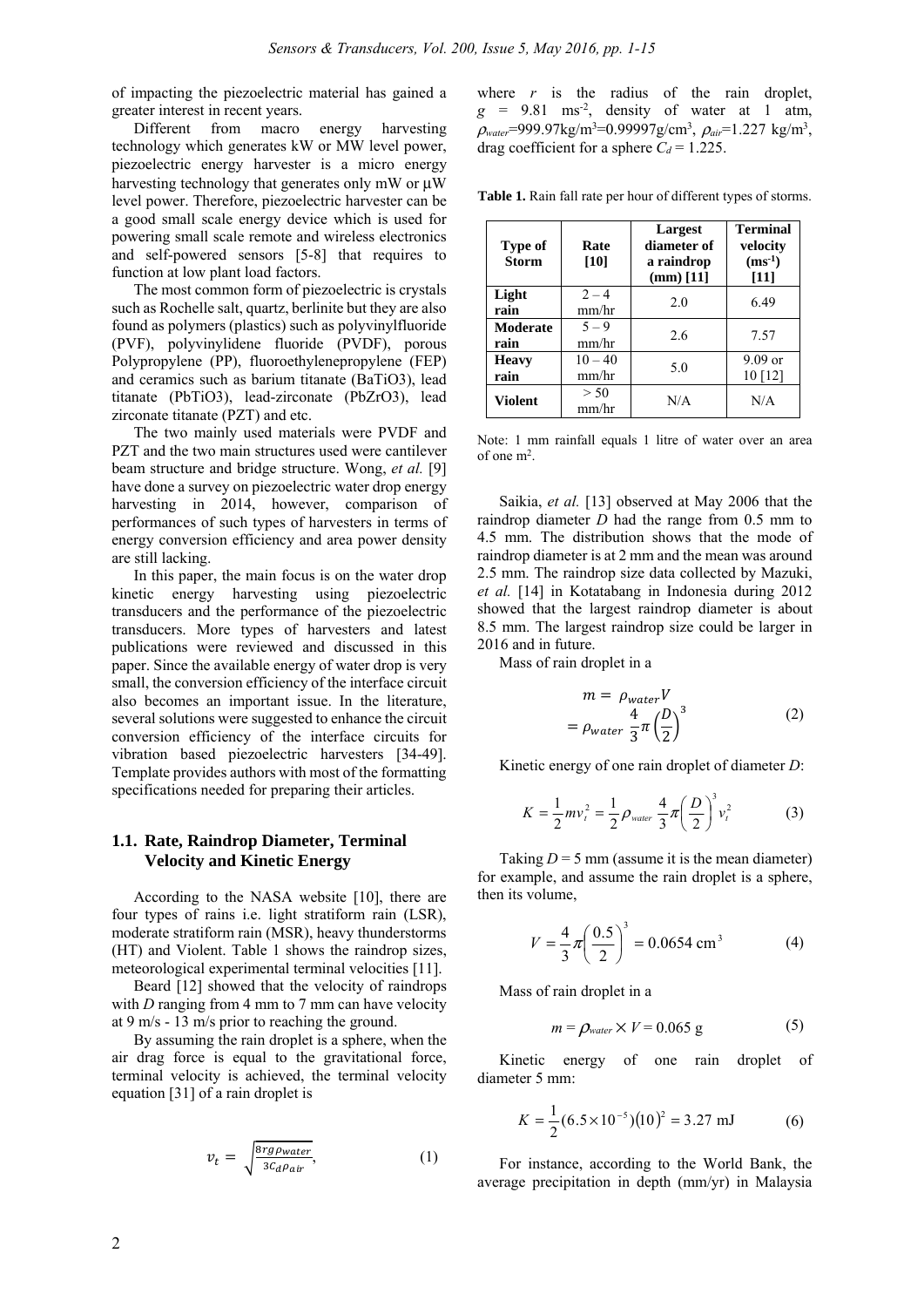was last measured at 2875 mm in 2011. This means there are

7.88 mm/m<sup>2</sup>/day = 7.88 litres/m<sup>2</sup>/day  
\n
$$
\approx
$$
 7.88 kg/m<sup>2</sup>/day

$$
7.88 \times 10^{3}/0.065 \text{ drops/m}^{2}/\text{day}
$$
  
= 1.2×10<sup>5</sup> drops/m<sup>2</sup>/day

Hence, the area energy density available per day,

$$
E_D = 1.2 \times 10^5
$$
 drops/m<sup>2</sup>/day × 3.27 mJ  
\n $E_D = 0.395$  kWh/m<sup>2</sup>/day or  
\n $E_D = 144.7$  kWh/m<sup>2</sup>/year

The available rainfall kinetic energy is not low, though the raindrop kinetic energy density per day is about one twelfth of the average solar power available i.e. approximately 5 kWh/m<sup>2</sup>/day [15].

For small scale electronics, the available rainfall energy density is more than enough for its energy requirement.

## **1.2. Working Principles**

After impacted by a water drop, the kinetic energy of the water drop is converted into the vibration energy and the electromechanical coupling of the piezoelectric transducer converts this vibration energy to electrical energy  $(Fig. 1(a))$ . Fig.  $1(b)$  is the interface circuits, it helps to extract more energy from the piezoelectric transducer. The energy, average power and peak power output of transducer due to the impact of water drop(s) are:

Harvested energy

$$
E = \int_0^{T_{\text{Total}}} \frac{V(t)^2}{R_L} dt \tag{7}
$$

Average harvested power,

$$
P_{ave} = \frac{E}{T_{total}} \tag{8}
$$

Peak harvested power,

$$
P_{peak} = \frac{V_{peak}^2}{R_L},\tag{9}
$$

where  $Q$  is the total charge transferred from the piezo transducer to the detector,  $V(t)$  is the oscillating voltage response recorded by the detector,  $T_{total}$  is the total length of time of oscillations due to one or more water drop impacts, *Vpeak* is the peak voltage, *Cpiezo* is the capacitance of piezo transducer, *m* is the mass of the water drop, *v* is the final velocity of the water drop prior to impact,  $R_L$  is the load resistor.



**Fig. 1.** (a) Diagrams of raindrop energy piezoelectric harvester. (b) Output voltage of piezoelectric upon impact of water drop.

The overall power conversion efficiency consists of three parts i.e.

$$
\eta = \eta_{\text{impact1}} \times \eta_{\text{piezo}} \times \eta_{\text{rectify}} \tag{10}
$$

where  $\eta_{\text{impact}}$  is the impact efficiency,  $\eta_{\text{piezo}}$  is the piezoelectric efficiency, η*rectify* is the rectify circuit efficiency.

Generally, the impact mechanism of a water drop falling onto a solid surface can be divided into three main categories i.e. bouncing, spreading and splashing. The impact of a water drop on the surface of a harvesting device is expected to exhibit a mixture or all of these mechanisms. Various studies show that the dominant impact mechanism of a water drop is one that involved splashing [26]. The impact mechanism is an important factor which will significantly influence the efficiency of conversion of kinetic energy to piezoelectric mechanical energy i.e. η*impact* of the harvesting device and its power output. On the other hand, η*piezo* is greatly depending on the electromechanical coupling efficiency (mostly the 31 mode piezoelectric strain coefficient *d31*) of the piezoelectric material used. As interface circuit plays an important role in helping the harvester device to extract energy from the energy generated in the piezoelectric as a result of impact of water drop, the interface circuit efficiency i.e. η*rectify* is solely affected by the choice of interface circuits.

## **2. Types of Energy Harvesters**

#### **2.1. Raindrop Energy Harvesters**

Till recently, there are five types of structures of raindrop kinetic energy piezoelectric harvesters reported, (Fig. 2).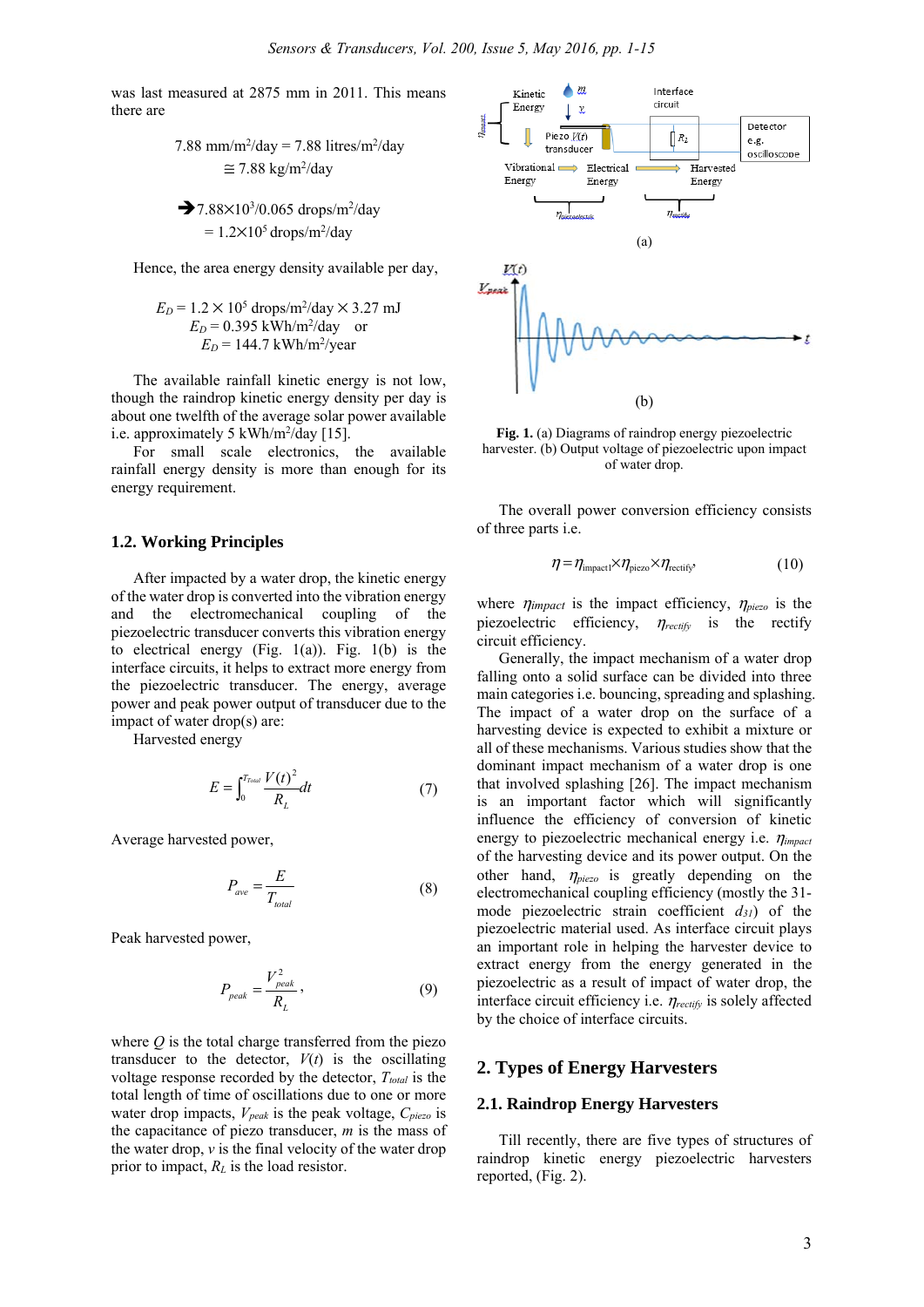- 1. Bridge [9, 16, 20]
- 2. Cantilever [9, 17-25, 28]
- 3. Membrane [26] computer simulation only
- 4. Collecting diaphragm and piezoelectric cantilevers [27] – computer simulation only
- 5. Edge-anchored PZT plate [31] computer simulation only



(f) Collecting diaphragm Cantilevers

**Fig. 2.** Different types of raindrop kinetic energy piezoelectric harvesters: (a) Bridge-structure; (b) Cantilever structure with impact point near the free-end; (c) Cantilever structure with six impact points at varies surface locations; (d) Cantilever structure with impact point at the centre; (e) PVDF membrane or PZT edge-anchored plate; (f) Collecting diaphragm cantilevers.

The three piezoelectric materials used were piezopolymer (PVDF), piezoceremic (PZT) and PMMO/GO. [29], the first two were the most widely used materials. The details of all types of harvesters are shown in Table 2.

The first raindrop kinetic energy piezoelectric harvester was proposed by Guigon, et al. [16, 30] using polypiezo material, it was a bridge-type structure made of a monostretched PVDF with 25 μm thickness (piezoelectric strain coefficient  $d_{31} = 15$  pC N<sup>-1</sup>) and another one was a bistretched PVDF with 9  $\mu$ m thickness ( $d_{31} = 5$  pC N<sup>-1</sup>) (Fig. 2(a)). The area of these two energy harvesters was 10 cm×3 mm. With the assumption of that a raindrop, on impact, produces a perfectly inelastic shock. Their numerical simulation shown that a single downpour raindrop of 5 mm in diameter might be able to recover 25 μJ energy and 12 mW of power. Their experimental results showed that the impact of an artificial raindrop of diameter 3 mm and velocity 4.5 ms-1 were able to produce 147 nJ energy and 73 μW power. They found that the monostretech 25 μm PVDF was much more effective than the bistretched 9 μm PVDF.

Cantilever piezoelectric beam as shown in Fig. 2(b) is the most general used structure in vibrational based piezoelectric harvesters. In water drop impact energy harvesting application, Vatanserve, *et al.* [17] compared the performance of the cantilever harvesters made of PVDF and PZT strips respectively. There were four types harvesters with different piezoelectric materials and number of layers, namely short PVDF, long PVDF, PZTunimorph, and PZT-bimorph with respective dimensions were  $41\times16\times0.2$  mm<sup>3</sup>,  $171\times22\times0.2$  mm<sup>3</sup>, 140×15×0.32 mm3 and 140×15×0.75 mm3 . The piezoelectric voltage constants of the PVDF and PZT materials in 31-mode  $(d_{31})$  were  $216\times10^{-3}$  VmN<sup>-1</sup> and  $10\times10^{-3}$  VmN<sup>-1</sup>, respectively. Their results revealed that PVDF harvester outperformed both unimorph and bimorph PZT harvesters, short PVDF was also better than the long PVDF. In their experiment, water drop of mass 7.5 mg and 50 mg were released from the heights ranging from 20 cm to 100 cm. When the tips or free-ends of the cantilevers of the harvesters were impacted by the 50 mg water drop released at the maximum height of 100 cm, the peak voltage generated by the short PVDF harvester was 12 V, whereas the PZT harvester generated less than 2.5 V. They attributed the low voltage output of the PZT energy harvester to the rigidity (and hence low *d31*) of the ceramic material which hindered the oscillations after impacted by the water drops.

F. Viola, *et al.* [18-19] and Rosario Miceli, *et al.* [20] also conducted experiments on two types of raindrop energy harvesters i.e. bridge-type structure and cantilever-type structure, the difference was that the formal was made of PZT and the latter was made of PVDF. The two types of piezoelectric used were the commercial piezoelectric transducers. The dimensions of the bridge-type structure was  $25.4$  mm  $\times$  93.81 mm  $\times$  90.7874 mm, while the dimensions of the cantilevertype structures were  $3.3$  mm  $\times$  25 mm - 30 mm and  $30 \text{ mm} \times 12 \text{ mm}$ , respectively. In addition, they also studied a cantilever-type harvester with two sets of PVDF transducers arranged in parallel. In their study,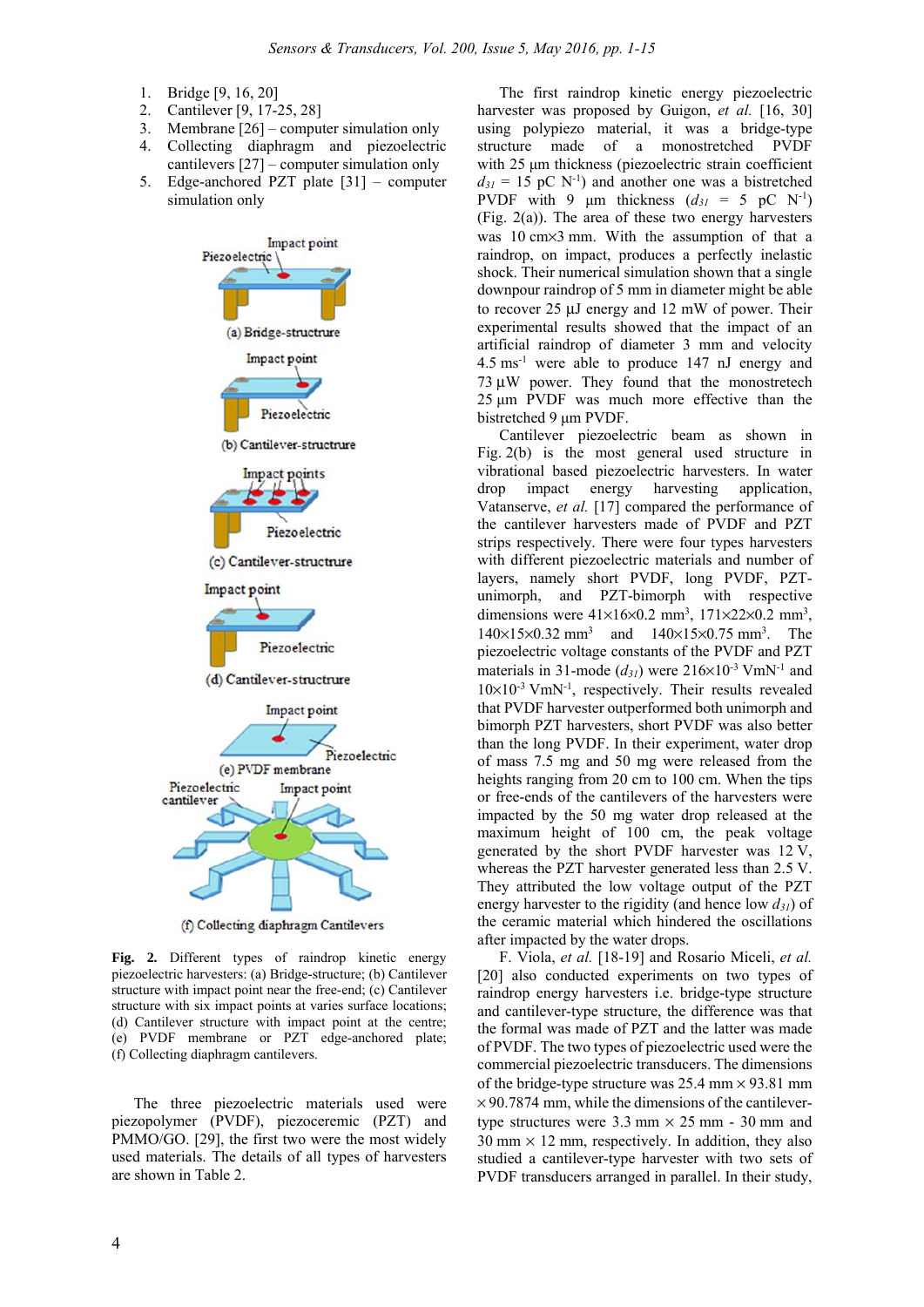they reported that the single PVDF transducer cantilever structure produced the highest power, the double PVDF transducer cantilever produced lower power; whilst, the power produced by the bridge PZT structure was the lowest. The single PVDF transducer cantilever structure produced the maximum peak power of 4.5 μW when the load resistance was 47 k $\Omega$ , while the same load resistance only produce maximum peak power of 0.9 μW for PZT transducer.

| <b>Single drop Peak</b><br><b>Voltage/Power</b><br>(Load Resistance)                             | <b>Dimensions</b><br>$(length \times width \times thickness)$                                                  | <b>Types of</b><br>Piezoelectric | <b>Type of</b><br>harvester<br>structures | <b>Authors (Year)</b>                    |
|--------------------------------------------------------------------------------------------------|----------------------------------------------------------------------------------------------------------------|----------------------------------|-------------------------------------------|------------------------------------------|
| D=3 mm - 17.62 V,<br>$D=1.6$ mm - 4.68 V                                                         | $10 \text{ cm} \times 3 \text{ mm} \times 25 \text{ µm}$<br>(and $9 \mu m$ )                                   | <b>PVDF</b><br>membrane          | <b>Bridge</b>                             | R. Guigon, et al.<br>[16]<br>(2008)      |
| $12V$ ,<br>2.2V                                                                                  | $16 \times 4 \times 0.2$ mm <sup>3</sup> -short<br>$140 \times 15 \times (0.32 \text{ or } 0.75) \text{ mm}^3$ | <b>PVDF PZT</b>                  | Cantilever                                | D. Vatansever, et al.<br>[17]<br>(2011)  |
| N/A                                                                                              | $1 m \times 1 m$                                                                                               | <b>PVDF</b>                      | Piezoelectric<br>membrane                 | C. Perera, et al. [26]<br>(2011)         |
| $0.9 \mu W (47 k\Omega)$<br>4.5 μW (47 kΩ)<br>$1.75 \mu W (68 k\Omega)$<br>(for 2 parallel PVDF) | $25.4 \times 3.81 \times 0.78$ mm <sup>3</sup><br>$2.5 - 3.0$ cm $\times$ 0.33 cm                              | <b>PZT PVDF</b>                  | <b>Bridge</b><br>Cantilever               | F. Viola, et al. [18]<br>(2013)          |
| $6 V (5 M\Omega)$                                                                                | $3 \text{ cm} \times 0.33 \text{ cm}$                                                                          | <b>PVDF</b>                      | Cantilever                                | F. Viola, et al. [19]<br>(2014)          |
| $0.12 \mu W (82 k\Omega)$<br>$5 \mu W (47 k\Omega)$                                              | $30 \text{ mm} \times 12 \text{ mm}$<br>N/A                                                                    | <b>PZT PVDF</b>                  | <b>Bridge</b><br>Cantilever               | Rosario Miceli, et<br>al. [20]<br>(2014) |
| $1.55$ V/0.16 mW (15 kΩ)<br>[22]                                                                 | $46.355$ mm $\times$ 38.1 mm $\times$ 0.33 mm PZT Bimorph                                                      |                                  | Cantilever                                | V. K. Wong, et al.<br>[21, 22]<br>(2014) |
| $V_{peak} = 1.003$ V<br>$V_{peak}$ = 3.52 V                                                      | $30 \text{ mm} \times 4 \text{ mm} \times 25 \text{ µm}$<br>$(25 \mu m)$ is the best)                          | <b>PVDF</b>                      | Cantilever<br><b>Bridge</b>               | C. H. Wong [9]<br>(2014)                 |
| $V_{\text{pk-to-pk}} = 0.8 \text{ V} (10 \text{ k}\Omega),$<br>$23 \mu W$                        | $20 \text{ mm} \times 8 \text{ mm} \times 0.58 \text{ mm}$                                                     | 5 layer of<br>PZT thick<br>films | Cantilever                                | M. Al Ahmad [23]<br>(2014)               |
| N/A                                                                                              | $80 \text{ mm} \times 28 \text{ mm}$                                                                           | <b>PVDF</b>                      | Leaf<br>cantilever                        | S. Gart, et al. [28]<br>(2015)           |
| $2.3 \mu W (2.2 M\Omega)$                                                                        | $25 \times 13 \times 3$ mm <sup>3</sup>                                                                        | <b>PVDF</b>                      | Cantilever                                | Ilyas [25] (2015)                        |

**Table 2.** Information of various types of piezoelectric harvester for harvesting raindrop kinetic energy.

C. H. Wong [9] also compared two different types of energy harvester i.e. bridge-type and cantilevertype structures, the only difference was both harvesters were made of PVDF in their experiments. In his experiment, the highest output voltage of the two types of harvesters when impacted by a drop of diameter 5.77 mm from the height of 1 m were 3.502 V and 1.003 V, respectively. The results indicated that the bridge-type harvester were better than cantilever-type harvester when both were made from the same piezoelectric material as well as with the same dimensions.

Ahmad [23] examined the five-layer PZT clamped-free cantilever energy harvester, the dimensions of the cantilever was 25 mm×3 mm×0.58 mm. Two sets of different experiments were conducted for impacting the cantilever at two different drop intensity, namely one at 75 drops/s drop intensity and the other was at 200 drops/s. The mass of a water drop was 0.23 g with drop speed of 3.43 m/s. From their experiment, 0.3 μJ/drop energy was harvested at 75 drops/s drop

intensity while at moderate drop intensity of 200 drops/s, the energy output of the harvester yield a total energy of 400 μJ. At 200 drops/s drop intensity, the instantaneous power was measured to be of 192 μW with a load of 10 kΩ. Apart from that, they also investigated how the proof mass affects the output voltage when the cantilever was impacted with different water drop mass.

Gart, *et al.* [28] studied how falling raindrops affected cantilever beam which was made of polycarbonate and PVDF with different surface properties, length, width and impact velocity. From the numerical and experimental results of the beam made of the two types of materials, they found that wettable beams experienced higher bending energy. The wettable PVDF cantilever with dimensions of 8 mm×28 mm harvested greater electric energy, especially at higher impact velocities. For a water drop of radius 1.73 mm, at its maximum speed, the electrical energy generated by the piezoelectric cantilever was 23 nJ.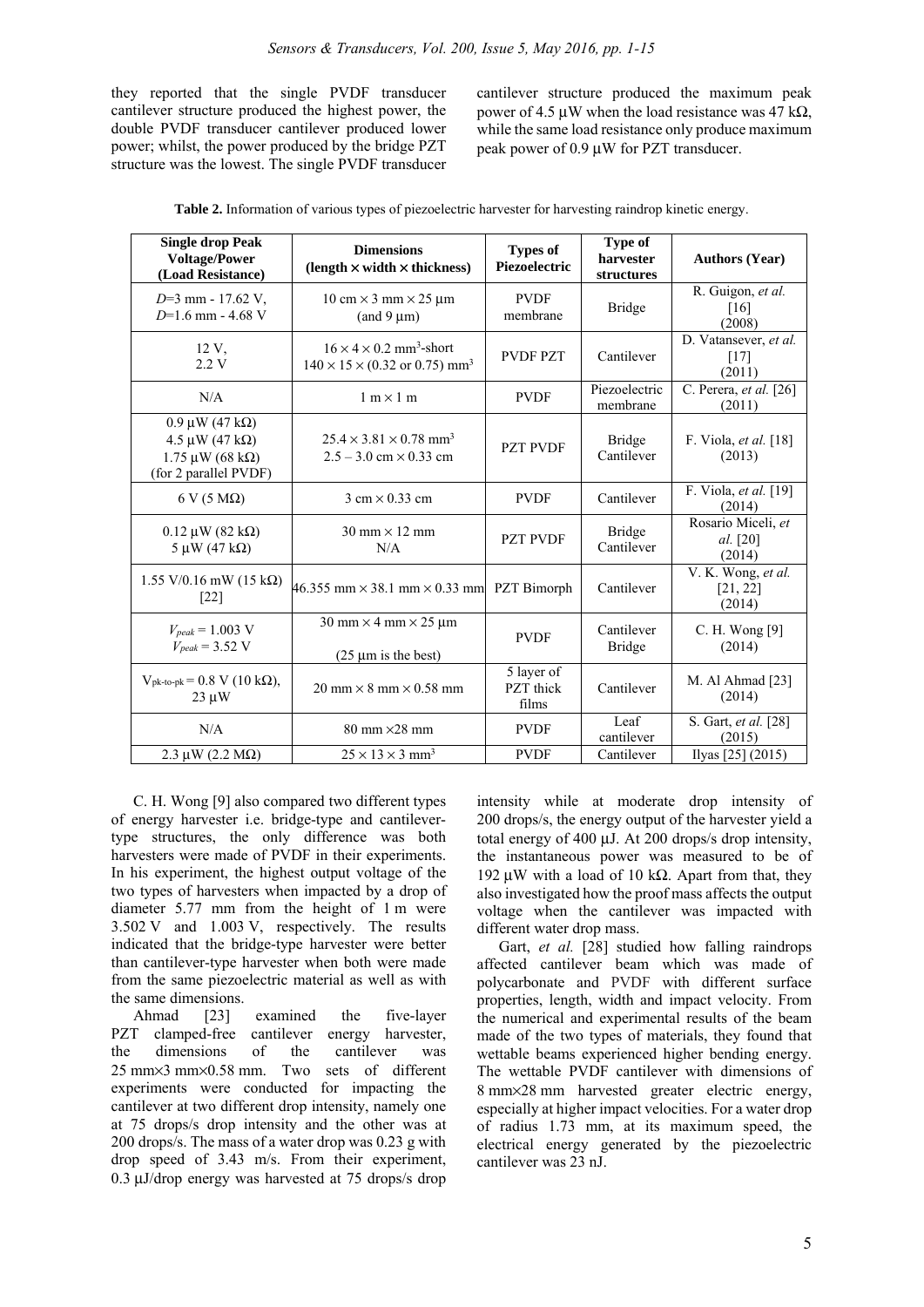Most of the studies of the energy harvesters were done on impacting the dry surface harvesters by water drops, but in reality, this is not possible. V. K. Wong [21] studied the dynamics of a PZT bimorph cantilever beam, the dimensions of the cantilever was 46 mm×33 mm×127 μm. They impacted the free-end of the cantilever beam with and without the presence of water layer. The rms voltage produced without water layer was numerically and experimentally found to be larger than that of rms voltage produced with water layer. This indicated that the power output of the cantilever beam was lower at the presence of water layer. In another experiment [22], they utilized six syringes connected to six solenoid valves to produce 4.5 mm diameter water drops. The water drops were produced one by one at a controlled rain rate to impact different surface locations of the cantilever beam, as shown in Fig. 2(c). The three different rain rates were light stratiform rain (LSR), moderate staratiform rain (MSR) and heavy thundershower (HT). The voltage produced was largest when the water drop was impacted close to the free-end of the cantilever and was lowest when the impact location located near the fix-end of the cantilever. This is because, larger strain was produced when water drop impacted locations close to the freeend of the cantilever and hence more energy was converted. The average power for three different rain rates, LSR, MSR and HT were  $0.52 \mu W$ ,  $1.01 \mu W$  and 1.84 μW. From the investigation of different resistive loads, 15 k $\Omega$  were found to generate maximum peak power of 0.16 mW.

Ilyas, *et al.* [25] developed a cantilever-structure energy harvester which composed of four different layers i.e. silicon, polyamide, Al and PVDF with the dimension of  $25\times13\times3$  mm<sup>3</sup>. They tried to find the optimum thickness of the electrode layer and the PVDF layer for obtaining a maximum displacement upon impacted by a water drop. They found that when PVDF thickness was 150 um and Al thickness was 35 μm, a maximum displacement of 2800 μm was obtained. They connected different load resistances ranging from 1 MΩ - 4.7 MΩ to the piezoelectric transducer. They found the total mean power were generally below 2.5 μw and a maximum energy harvested was around 85 nJ when the energy harvester was subjected to the impact of a water droplet of radius of 2 mm and velocity 2.13 ms-1. With the optimal load resistance of 2.2 MΩ, the maximum efficiency was found to be around 0.11 % at  $v = 2.13$  ms<sup>-1</sup>. By employing the information gather from their experimental results, they calculated the mean output power of a theoretical harvester array model under the rainfall of 32 mm  $(32 \text{ L per m}^3)$  with 80% active harvesting area. Within the duration of 300 s, the highest mean output power at different drop velocity for a 1 m<sup>2</sup>, 10 m<sup>2</sup> and 100 m<sup>2</sup> harvester arrays were calculated to be 150 μw  $(2.13 \text{ ms}^{-1})$ ,  $160 \text{ mW}$   $(2.13 \text{ ms}^{-1})$  and  $3.5 \text{ W}$  $(9.62 \text{ ms}^{-1})$ , respectively.

Apart from cantilever-structure and bridgestructure, Perera [26] proposed a 1 m×1 m PVDF piezoelectric membrane as shown in Fig. 2(e). They performed simulations for impacts of varies drop sizes of the rain at different rain rates such as LSR, MSR and HT. The largest energy harvested was  $2.72 \times 10^{-32}$  J and highest power output was  $2.23\times10^{-29}$  W for the impact of the largest drop size during the HT rain.

Fig. 2(f) shows a new piezoelectric harvester theoretical model presented by C. H. Wong [27] i.e. a collecting diaphragm and PVDF piezoelectric cantilevers energy harvester which consists of five layers i.e. silicon, polyimide, aluminium bottom, PVDF and Al top. They performed simulation for varies thickness layers with finite element method. In their work, thickness of PVDF ranging from 120 to 200 μm and thickness of Al ranging from  $20 - 40$  μm were investigated. The max-displacement was obtained when a pressure of 13.718 MPa was applied on the center of the harvester.

Miao and Jia [31] studied the strain distribution of a 50 mm×50 mm edge-anchored piezoelectric plate made of PZT-5H when impacted by 5 mm raindrop at various locations. Their simulation using COSMOS Multiphysics software indicated that multiple arrays of small edge-anchored plates would be significantly better than a single large plate anchored at far edges.

Valentini, *et al.* [29] deposited the poly(methyl methacrylate)/graphene oxide (PMMA/GO) film on top of a glass substrate to make the energy harvester. The PMMA/GO is a type of piezoelectric, output power of 6 nW was generated when impacted by a 5 μg water drop released from a height of 0.2 m. Different from all of the previous energy harvesters, this piezoelectric transducer worked in 33-mode.

# **2.2. Hybrid Energy Harvesters**

As solar energy is more sustainable energy source, photovoltaic (PV) or solar cell becomes the most popular renewable energy systems in the last two decades. However, the main setback for solar energy is its seasonal availability i.e. during monsoon seasons, the power output is greatly degraded due to cloud covering. Moreover, the operational condition of the ideal silicon-based solar cell is best at a relatively cold and sunny environment rather than the humid and hot climate region. Hybrid systems that complement each other should be a good option, for instance, a hybrid rain energy and solar energy harvesters in which rain energy harvesters to cover for the heavy rainfall when solar cell energy output is low and wind turbines during the windy and cloudy days.

The team of E. Siores, *et al.* [32] in University of Bolton's Institute of Materials Research and Innovation (IMRI) has developed a hybrid piezoelectric-photovoltaic device at the form of films and fibres, which was able to harvest raindrop, wind and solar energy. The hybrid films and hybrid fibres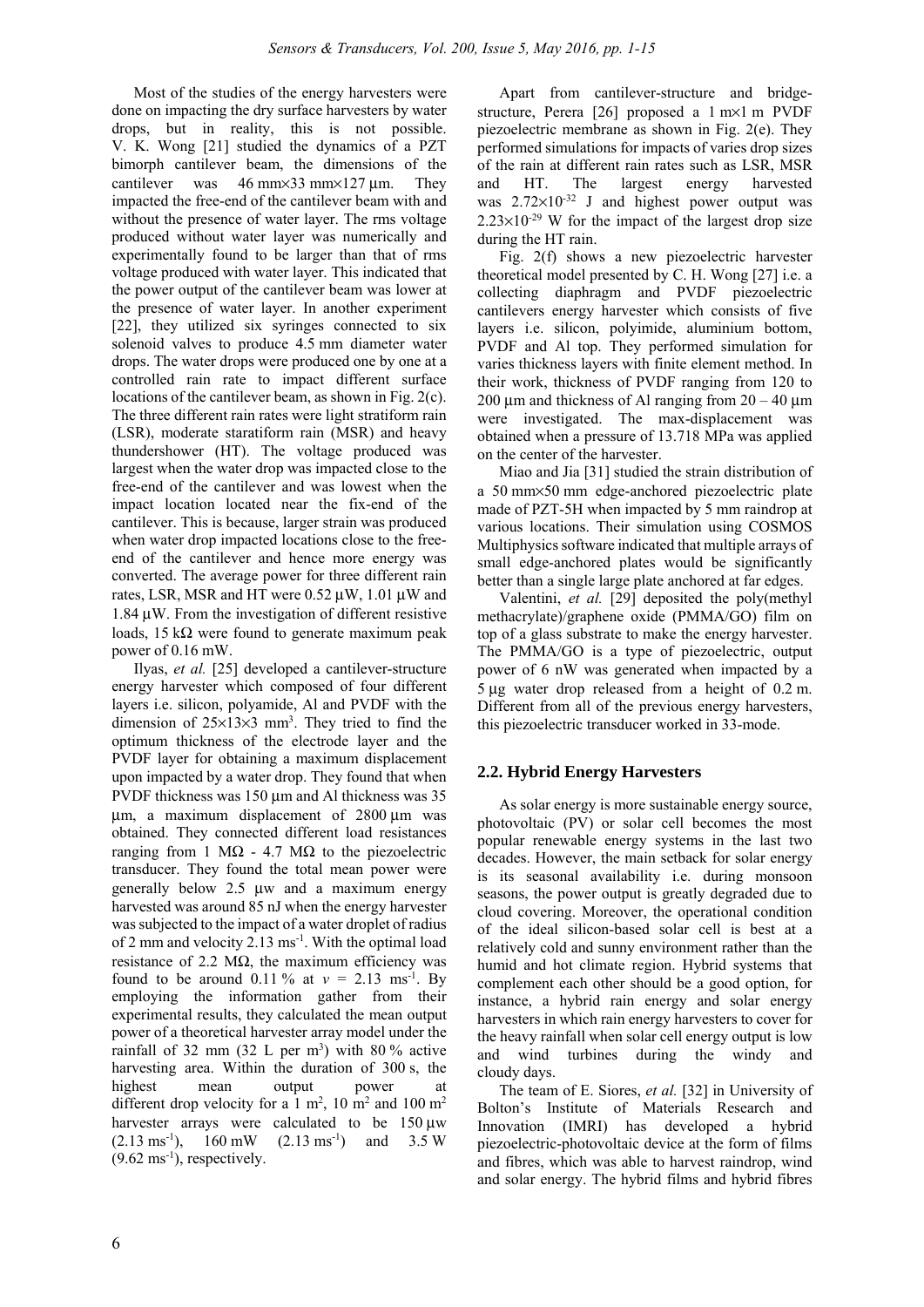were created by depositing the organic solar cell on a PVDF film and the fibres respectively. At one sun intensity, the open circuit voltage and short circuit current of  $0.43$  V and  $4.48$  mA/cm<sup>2</sup>, respectively, were obtained from the flexible hybrid film. The hybrid film also generated a peak power of 85 μW at wind speed of 10 m/s [33]. They did not conduct experiments to test the conversion efficiency of their hybrid energy harvesters for harvesting the water drop kinetic energy.

# **3. Performances of Raindrop Impact Piezoelectric Energy Harvesters**

Most of the power harvested from the raindrop kinetic energy piezoelectric energy harvester are at the range of μW [18, 20, 23, 25]. C. H. Wong [9] shows that bridge-type harvester converted more power than

cantilever-type energy harvester, both are made of PVDF. The experiment conducted by V. K. Wong [22] found that their piezoelectric cantilever made of PZT was able to obtained 0.16 mW per drop. This is the highest harvested power per drop ever reported. However, it is still at least two order magnitude smaller if compare to the 12 mW peak power simulated by Guigon, *et al.* [30] using bridgetype harvester.

Output peak power is not a good parameter for comparison between different energy harvesters. Instead, the best parameter for the comparison is the energy conversion efficiency  $(\eta_E)$  of the energy harvester (Table 3). However, none of the published papers to date, except Miao and Jia [31] have quantified the conversion efficiencies of their devices. Due to lacking of certain information, it is only possible to compute the energy conversion efficiency of a few of the harvesters.

| <b>Authors</b>                          | <b>Type of harvester</b><br><b>structures</b> | Water drop $D$ or $m$<br>$\nu$ or $\hbar$                                                                       | <b>Harvested energy</b><br>/Kinetic energy,<br>$E/E_k$                                                                  | <b>Energy Conversion</b><br><b>Efficiency</b><br>$\eta_E = E/E_k \times 100\%$ |
|-----------------------------------------|-----------------------------------------------|-----------------------------------------------------------------------------------------------------------------|-------------------------------------------------------------------------------------------------------------------------|--------------------------------------------------------------------------------|
| R. Guigon, et al.<br>[16]               | <b>Bridge</b><br>(PVDF)                       | $D = 3$ mm.<br>$v = 4.5$ ms <sup>-1</sup>                                                                       | $147$ nJ $/$ 0.143 mJ                                                                                                   | $0.1\%$                                                                        |
|                                         |                                               | $D = 1.6$ mm<br>$v = 3.2$ ms <sup>-1</sup>                                                                      | $16 \text{ nJ} / 0.011 \text{ mJ}$                                                                                      | 0.146%                                                                         |
| V. K. Wong, et al.<br>$[21, 22]$ (2014) | Cantilever<br>(bimorph PZT)                   | <b>LSR</b><br><b>MSR</b>                                                                                        | $*6.5 \mu J/1.96 \text{ mJ}$                                                                                            | $0.33\%$<br>$0.32\%$                                                           |
|                                         |                                               | <b>HT</b><br>$m = 47.7$ mg<br>$v = 3.7$ ms <sup>-1</sup>                                                        | *12.625 µJ/3.92 mJ<br>$*23 \mu J/5.88 \ mJ$                                                                             | $0.39\%$                                                                       |
| M. Al Ahmad<br>$[23]$                   | Cantilever<br>(5 layer PZT)                   | $m = 0.23$ g<br>$v = 3.43$ ms <sup>-1</sup>                                                                     | $0.08 \mu J / 1.353 \text{ mJ}$<br>$(75 \text{ drop}/s)$<br>$1.739 \mu J/1.353 \text{ mJ}$<br>(at 200 drop/s intensity) | $0.006\%$<br>$0.128 \%$                                                        |
| S. Gart, <i>et al.</i> [28]             | leaf cantilever<br>(PVDF)                     | $D = 2 \times 1.73$ mm                                                                                          | $23 \text{ nJ} / 62 \mu \text{J}$                                                                                       | $0.037\%$                                                                      |
| Ilyas, et al. $[25]$                    | Cantilever<br>(PVDF)                          | $D = 4$ mm.<br>$v = 2.13$ ms <sup>-1</sup><br>$E = 0.5 \times (0.0335) \times v^2$<br>$= 27.4 \mu J - 76 \mu J$ | $85 \text{ nJ} / 76 \mu \text{J}$                                                                                       | $0.11\%$                                                                       |

**Table 3.** Energy conversion efficiency of various types of piezoelectric raindrop kinetic energy harvester.

Note: *D* is the diameter of a raindrop and *h* is the released height of the raindrop and "\*" means the harvested energy was the total energy as a results of water drop impacts at various location of the harvester, the value should be at least two times lesser than the energy compare to when all of the water drops impacts were on the free-end of the harvester.

For a single drop impacted near the free-end of the cantilever-type or the centre of the bridge-type energy harvester, the efficiency  $\eta_E$  for cantilever-type harvester made of PZT was the highest i.e. approximately 0.39 % [22] ( $\eta_E$  should be more than double of this value if all of the water drops were impacted near the free-end of the cantilever), which is an order magnitude higher than the efficiency of the cantilever-type harvester made of PVDF [28] i.e. 0.037 %; whilst the highest efficiency for bridge-type harvester made of PVDF was approximately 0.146 %

[16]. It shows that PZT-made energy harvester had a higher energy conversion efficiency, despite the fact that, Vatansever, *et al.* [17], Viola, *et al.* [18] and Rosario Miceli, *et al.* [20] all showed that PVDF outperformed PZT in harvesting raindrop kinetic energy application. The reason could be due to the PZT used in [22] had a piezoelectric constant *d31* of -190 pC  $N^{-1}$  (or 25.9×10<sup>-3</sup> Vm  $N^{-1}$ ), while it was  $10\times10^{-3}$  Vm N<sup>-1</sup> in the case of Vatansever, *et al.* [17]. Other reasons could be due to the differences in dimension and number of piezoelectric layers used.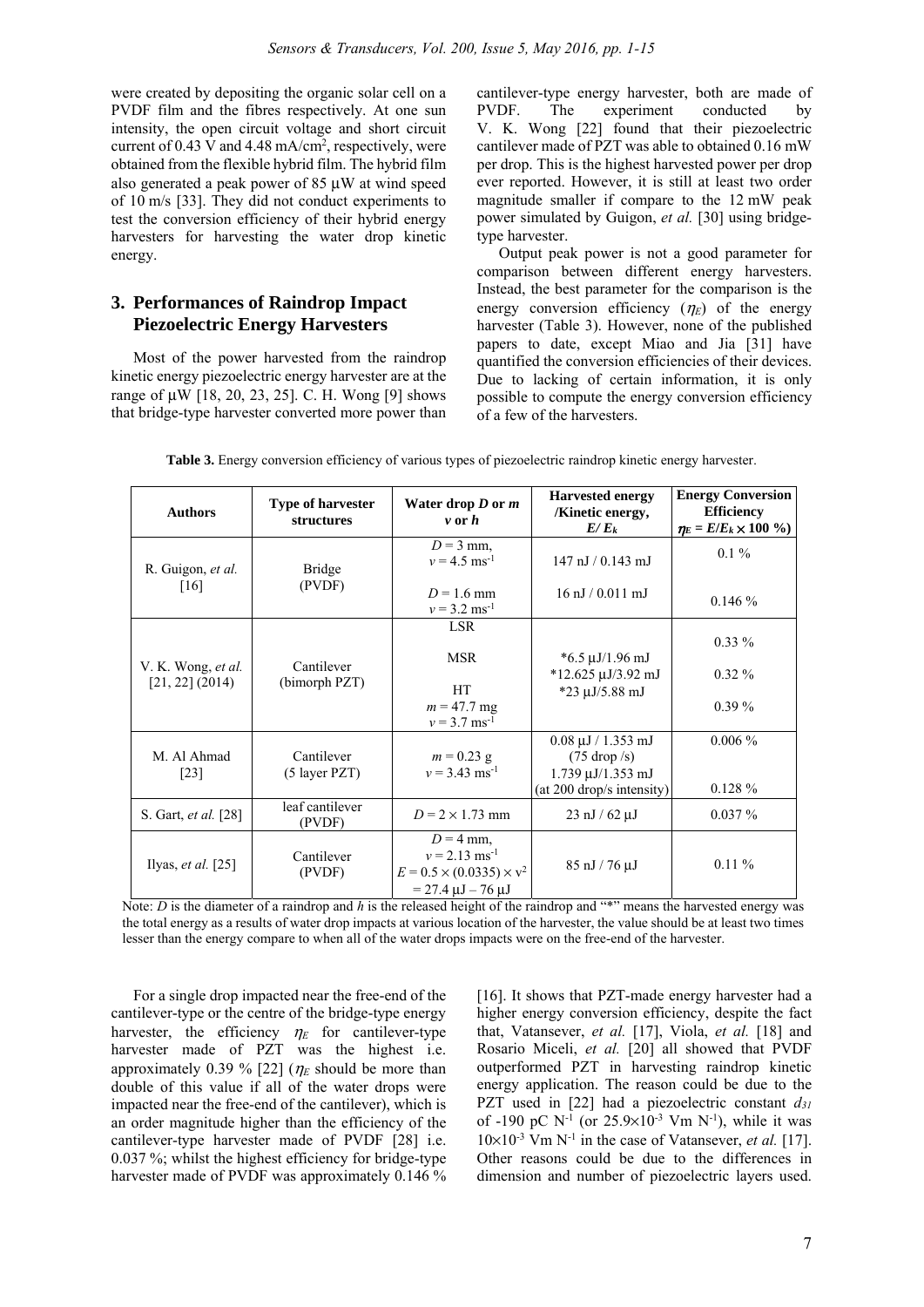Ilyas, *et al.* [25] obtained 0.11 % efficiency using a PVDF cantilever, the efficiency could be few times higher if the water drop was impacted near the freeend instead of the centre of the piezoelectric cantilever. This can be seen by the peak voltage generated by impacts of water drops at various location in the experiment of V. K. Wong, *et al.* [22].

At moderate rain rate i.e. 200 drops/s, Ahmad [23] demonstrated that when the oscillations due to two consecutive impacts superimposed, the energy output and the efficiency could be raised to 1.739 μJ/drop and 0.128 %, respectively. This is a lot higher than the single drop impact efficiency of 0.006 % [23]. The overall conversion efficiency $\eta_E$  for an energy harvester could also be affected by the mass and terminal velocity (or kinetic energy) of the water drop, for example, in the experiment of Guigon, *et al.* [16], the efficiency of their bridge-type harvester when impacted by raindrop with K.E. of 0.011 mJ was 0.146 %, whilst when impacted by a raindrop with K. E. of 0.143 mJ was 0.1 %. The loss was due to splash, which was 46 %.

As shown in Fig. 3 are the plots of the two-types of area power density i.e. single drop maximum peak power density (*PDpeak*) [16, 18-23, 31].



**Fig. 3.** Graph of maximum peak power density  $P_{\text{Dpeak}}$ of various types of raindrop kinetic energy piezoelectric harvesters [16, 18-23, 31].

Most of the papers calculated the single drop impact maximum peak power density  $P_{Dpeak}$  of their piezoelectric transducers. All of the raindrop energy harvester to date, has a very small  $P_{Dpeak}$ . The highest *PDpeak* was achieved by the PVDF bridge-type energy harvester  $0.24$  W/m<sup>2</sup> or  $240\times10^{-3}$  W/m<sup>2</sup> [16] followed by the PZT cantilever-type energy harvester studied by Ahmad [23], which was  $144\times10^{-3}$  Wm<sup>-2</sup> (the author claimed that their power density was  $4950\times10^{-3}$  Wm<sup>-2</sup>). At 200 drops/s drop intensity, their peak power density was  $2560\times10^{-3}$  Wm<sup>-2</sup>. Practically, the average power density  $P_{Dave}$  is a better indicator of performance of an energy harvester per unit area due to the fact that the location where raindrops impinged is not always at the free-end. For example, at MSR rain

rate,  $P_{Dave}$  of 0.57×10<sup>-3</sup> Wm<sup>-2</sup> ( $P_{ave}$  was 1.01 μW) was lower than  $P_{\text{Dpeak}}$  of 90×10<sup>-3</sup> Wm<sup>-2</sup> [22]. Power density is also affected by rain rate, for example, LSR rain rate *PDave* was lower i.e. 0.29×10-3 Wm-2 [22] (*Pave* was 0.52 μW).

Note:  $P_{Dpeak} = P_{Speak} / A$ ,  $P_{Dave} = P_{ave} / A$ ,  $P_{Speak}$  is the *maximum peak* power generated when the piezoelectric transducer was impacted by a *single* water drop at the location near the free-end of a cantilever or the centre of the bridge-type piezoelectric transducer, *Pave* is the *average* power generated when the piezoelectric transducers was impacted by *multiple* water drops at a certain *rain rate* or *drop intensity* and at different *surface location* of the piezoelectric transducer; and *A* is the top surface area of the piezoelectric transducer*.* 

## **4. Interfacing Circuit**

Generally, there is a need for the harvested energy to be stored in the storage devices such as battery or capacitors. In order to do that, an AC-to-DC converter such as a full-bridge rectifier circuit is needed to act as an interface circuit. In piezoelectric vibration-powered generators, the full-bridge rectifier circuit [34-35] as the so-called "standard circuit" (Fig. 4) was the most commonly used circuit.



**Fig. 4.** Standard interface circuit i.e. full-bridge rectifier AC-to-DC converter with capacitor and load resistor.

#### **4.1. Buck-Boost Converter Circuits**

It is almost impossible to always match the circuit impedance with the optimum load required when standard circuit was used. Hence, DC-to-DC converter (Fig. 5) which converts and regulates voltage level is essential to provide a fix output voltage to the energy storage device and a fix optimum impedance to the transducer regardless the actual circuit load connected. Among the DC-to-DC converters, buck-boost converter [36–38] which controls its output voltage level based on the duty circle of the switching transistor is a good candidate. Leteuver, *et al.* claimed that an 84 % high efficiency and maximum harvester power of 1.5 mW was achieved by the buck-boost converter that can track the dependence of power generator with acceleration and vibration frequency of piezoelectric device [36].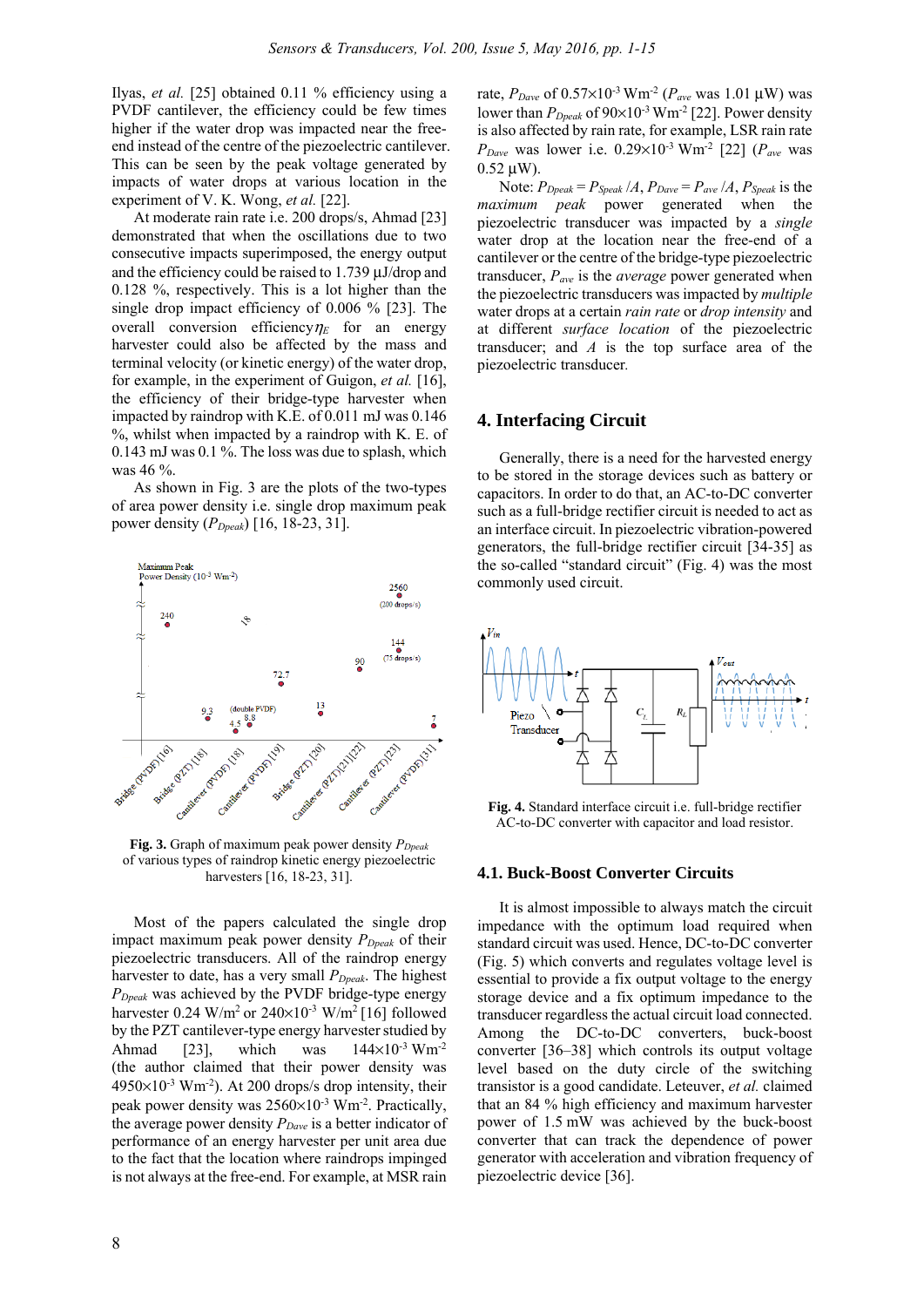Made, *et al.* [38] investigated buck boost circuit in discontinuous conduction mode circuit (DCM). The converter operated in DCM was able to isolate its input and output impedance, hence provide a constraint input impedance that was matched with the optimal load of the energy harvester. The efficiency was higher because of the switch-based rectifier provided lower voltage drop than traditional diode-based rectifier. The input impedance was governed by the switching frequency and duty cycle and also the inductor size. This adjustable input impedance of the Buck Boost circuit allowed optimum piezoelectric energy harvesting based on impedance matching principle.

However, the optimal load will vary with change of frequency of transducer for raindrop application. Ottman, *et al.* [39] presented a more complex DC-to-DC converters based on current sensing. Experimentally they showed that the use of the adaptive dc–dc converter increased power transfer by over 400 % as compared to when the standard circuit was employed. The drawback is that this method is more energy consuming.

**Fig. 5.** Interface circuits consisting of AC-to-DC converter and DC-to-DC converter.

# **4.2. Synchronized Switch Harvesting on Inductor (SSHI) Circuits**

The main constraint of the standard circuit (Fig. 6) is that a rather large portion of charge generated by the transducer has been used to charge up its own internal capacitor, leaving only a small portion to be delivered to the external capacitor  $C_L$ . This loss in charge reduces the amount of electrical energy that can be harnessed and hence the rectifying efficiency of the standard circuit.

To further improve the rectifying efficiency of the bridge-type rectifying circuit, a non-linear circuit which could extract charge synchronously was proposed. As depicted in Fig. 7, the charge generated is extracted whenever the piezoelectric voltage reached the maximum point or minimum point. This discharging process is controlled by a switch which was connected to a control circuit [40-41].







**Fig. 7.** (a) Input voltage waveform *Vpiezo*(*t*) of piezo transducer under periodic mechanical vibration; (b) Non-linear circuit; (c) Output voltage waveform *Vnon*(*t*) of the non-linear circuit and control signal.

Lallart and Guyomar [42] developed a Synchronized Switch Harvesting on Inductor (SSHI) with an efficiency of 160 % over standard rectifier.

Ramadass and Chandrakasan [43] presented a bias-flip rectifier using on chip and off-chip diodes and inductors of different values. The output power obtained was in the range of *μ*W. Using off-chip diodes, they managed to extract 4 times higher power. When on-chip diodes were used, the improvement in power extraction increases to above 7 times.

Using displacement sensor, the synchronized charge extraction technique with inductor connected either in series or parallel to the piezo transducer was proposed by Lefeuvre, *et al.* [44], resulting in the increase of the harvested power by at least factor of 4, and reach maximum of 15 compare to standard interface circuit.

Other type of interface circuit is the rectifier free piezoelectric energy harvester (Fig. 8) proposed by Kwon, *et al.* [45], the efficiency achieved was 71 %.



**Fig. 8.** Rectifier-free piezoelectric energy harvesting circuit [45].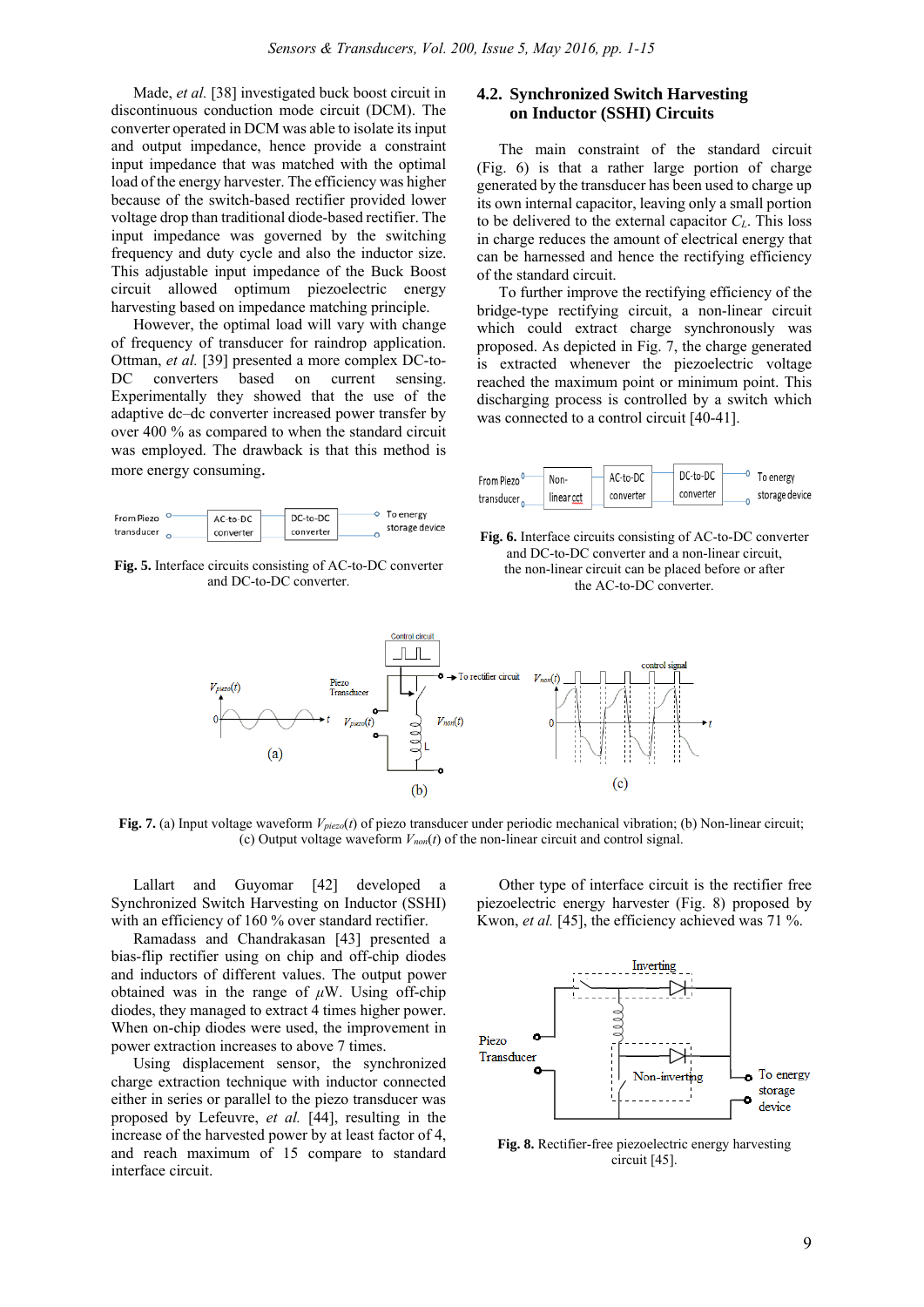For low input piezoelectric amplitude voltage i.e. less than 1 V, Peters, *et al.* [46] suggested two stage concept including a negative voltage converter (passive stage) and only one active diode. The efficiency was over 90 % and the power consumption was measured to be 266 nW.

An improved version of two-stage rectifier was presented by Li, *et al.* [47], the second stage was replaced by a comparator controlled active diode rectifier works, resulting in a wider input range i.e. amplitude of 0.45 till 1.8 V. the peak power conversion efficiency and power conversion efficiency achieved were 96 % and 90 %, respectively. The power consumption was 197 nW.

#### **4.3. Pre-bias Circuit**

Electrical energy is generated when the external force is damped by the piezoelectric transducers. However, limited by the intrinsic shunt capacitance, the transducer operated with a resistive load is often hard to provide sufficient damping force [49].

Compared to an optimised purely resistive load, which were the circuit utilized by most of the energy harvesters reported [16-30], Dicken, *et al.* [48] showed that it is possible to increase the damping force of the piezoelectric transducers by a circuit they designed.

They designed a dedicated circuit that was able to synchronously discharge the generated charge to the load at the maximum or minimum point of each cycle and immediately followed by a pre-charge step. With assumption that the charge oscillation is in phase with the vibration of the piezo cantilever, the processes are illustrated in Fig. 9. The charging circuit they used comprised of a H-bridge with an inductor. Precharging caused the piezo cantilever to bend in a larger amplitude and, hence, larger output voltage. The net energy output,  $E_{pre}$  = discharge energy – energy to charge piezo to  $V_B$ 

$$
E_{pre} = \frac{1}{2} C \left[ \eta_a (V_B + \Delta V)^2 - \frac{V_B^2}{\eta_c} \right]
$$
 (11)

*Epre* is larger than the energy output without prebiased i.e.  $E = \frac{1}{2} C [\eta_d (\Delta V)^2]$ .

They showed that by using the pre-biasing circuit, the efficiency of the piezoelectric transducer could be improved by at least 2 times and at most to be more than 10 times. Their circuit was designed for an undampable oscillating source only, it does not work for the raindrop energy harvest which provides a damped oscillating source.

#### **5. Issues and Outlook**

From the authors literature review, the efficiency of the raindrop kinetic energy piezoelectric harvester is still too low to be commercially implemented.



**Fig. 9.** (a) Pre-biasing circuit output voltage  $V_o(t)$ , the piezo cantilever is synchronous discharged (*Vdischarge*) from point I till point II, followed by pre-biased of potential difference  $V_B$  to point III; the cantilever bended upward producing highest negative voltage at point IV; it is synchronous discharged again till point V followed by another pre-bias process, the processes are repeated. (b) The movements of cantilever and charges corresponding to the processes I - VI. (c) The movements of cantilever and charges without pre-biasing circuit and the transducer output voltage  $V_{piezo}(t)$ . The amplitude of deflection in terms of angle for pre-bias process θ*prebias* is larger than θ.

However, the simulation result of Guigon, *et al.* [30] showed that the peak power could reach 12 mW and the efficiency at 2.5 % ( $(25 \mu J)/1$  mJ). Besides, in the studies of piezoelectric energy harvesting from constant vibration sources, Shu, *et al.* [52] indicated that the 46 % conversion efficiency can potentially be achieved. This means there are still rooms for improvements. The areas of improvements and some important issues:

#### **5.1. Optimization of Impact Efficiency**

Problem of splash becomes an important impact mechanism when the raindrop size and kinetic energy becomes large [9, 16] and this could greatly reduce the impact efficiency, η*impact.* Studies by Sikalo, *et al.* [53- 54] showed that water drop impact mechanism depends on angle of impact, surface material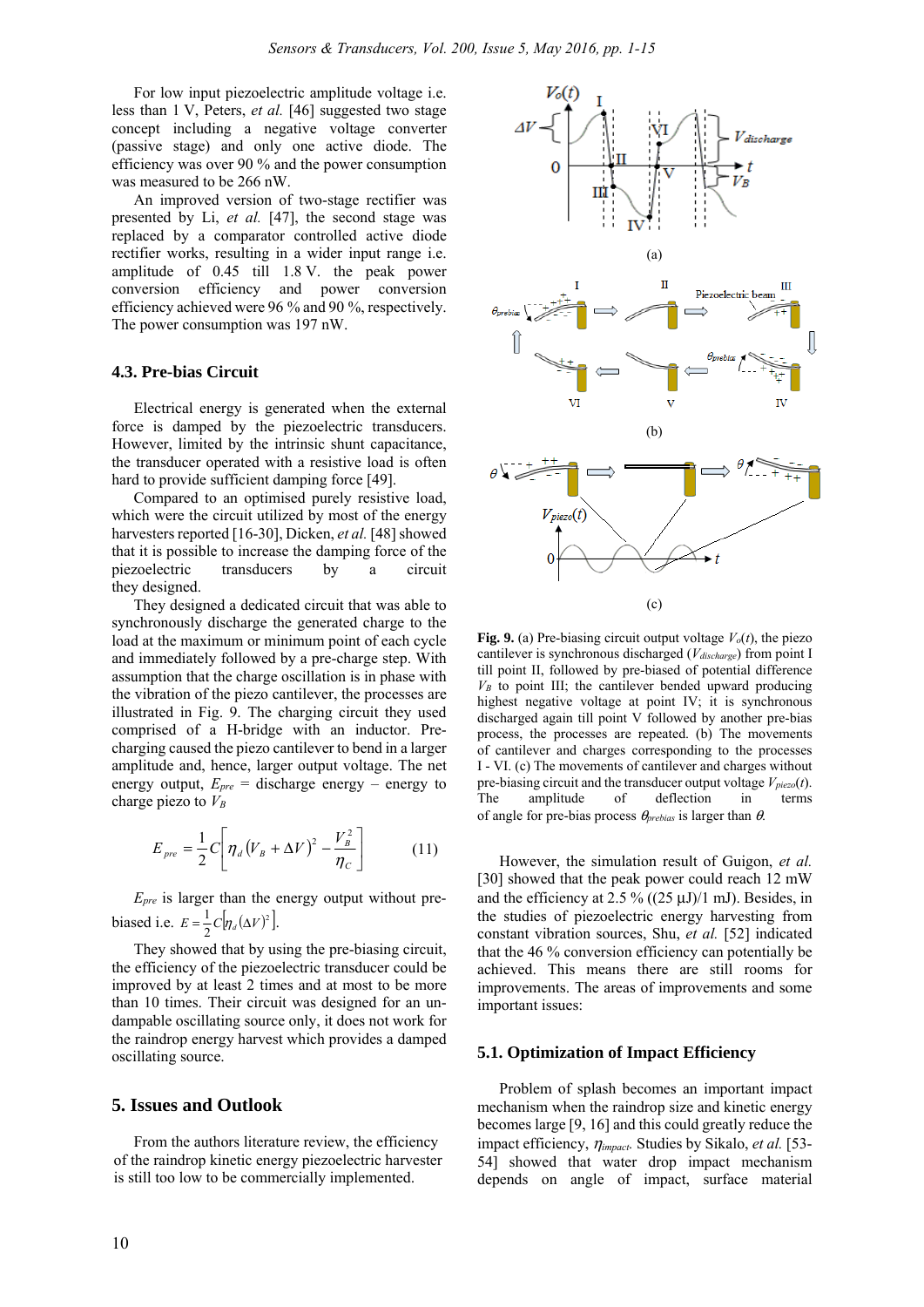properties, and etc. This implies that the impact efficiency can be significantly enhanced by engineering the harvester surface properties and profile.

The energy harvested of a piezoelectric cantilever beam is affected by type of surface. A hydrophilic surface which caused the water drop to stick better on the surface of the piezoelectric cantilever, could increase the power output [28]. Conversely, water accumulation on the cantilever surface caused power output to decrease [21], thus, a new design must consider having a stickier surface and yet preventing water accumulation on the surface of the harvester.

#### **5.2. Optimization of Piezoelectric Efficiency**

As depicted in Fig. 10, the strain of a rectangle shape piezoelectric beam structure is not uniform along the whole length, it is largest at the fix-end and linearly reduced to the free-end [55]. As the electric charge generated in piezoelectric beam is directly proportional to the strain the transducer undergone, the energy generated or piezoelectric efficiency (η*piezo*) would be small.



**Fig. 10.** Piezoelectric cantilever of different shapes and their corresponding strain versus length graph [55].

As suggested by Rosario Miceli [20] and S. Roundy, *et al.* [55], to maximize energy, the geometries must be designed so as to produce as uniform and as large a strain as possible. Trapezium shape piezoelectric beam suggested by [20, 55] can produce a more uniform strain on the piezoelectric beam and thus larger energy output. Rosario Miceli, *et al.* [20] also suggested that energy output can be increase by pressed the cantilever against a suitably shaped profile. Therefore, an optimum shape of a piezo transducer or shaped profile should be developed for raindrop energy harvester.

Properties of piezoelectric is a key factor that dictates the low η*piezo* for a piezoelectric energy harvester, thus, new ways have to be found to overcome this limitation. Apart from searching for new piezo material that could have a high piezoelectric coefficient, the pre-biasing technique developed by Dicken, *et al.* [48] to enhance the damping force of the piezoelectric transducers could also be a good choice

to increase the conversion efficiency. Although their circuit was only designed for an un-dampable oscillating source that it would not work for the raindrop energy harvester which provides a damped oscillating source, new circuit based on the same concept could still be developed.

A more important issue is the power generated per unit area  $(P_D)$ ,  $P_D$  of rain harvesters are very low. As illustrated by V. K. Wong, *et al.* [22], power output due to water drop impact decreased gradually from the free-end of the cantilever to the fix end. The piezoelectric cantilever beam [9, 17-25, 28] has one fix-end; the bridge-type harvester [9, 16, 20] has two fix-end and the fix-end of the device of C. H. Wong [27] are all around the circumference. The new type of harvester should be designed in such a way that there is no fix-end(s).

Instead electricity generation via the direct impact of raindrops on the piezoelectric transducer, another approach is to generate electricity indirectly using piezoelectric watermill or turbine. Since the falling speed of the raindrops had reached their terminal velocity far before hitting the ground, and the kinetic energy of the raindrops are proportional to the square of their terminal velocity, it makes no difference in the energy output between harvesting rainfall on ground level or at a higher elevation. Furthermore, raindrops can be collected at an elevated platform by using a water tank. In this indirect electricity generation, the rain water which possess of gravitational energy can be released and streamed onto the arm of the piezoelectric turbine [31, 56] to make it rotate. As shown in Fig. 11, the rotation causes the bending of attached piezoelectric cantilevers, resulting in electricity generation.



**Fig. 11.** Water tank acts as a water reservoir in collecting the rainwater and channel the rain water to fall onto a water collector of the watermill. The transfer of momentum causes the watermill to rotate and in turn bends the piezoelectric cantilevers via magnetic coupling (in non-contact mode), resulting in electricity generation.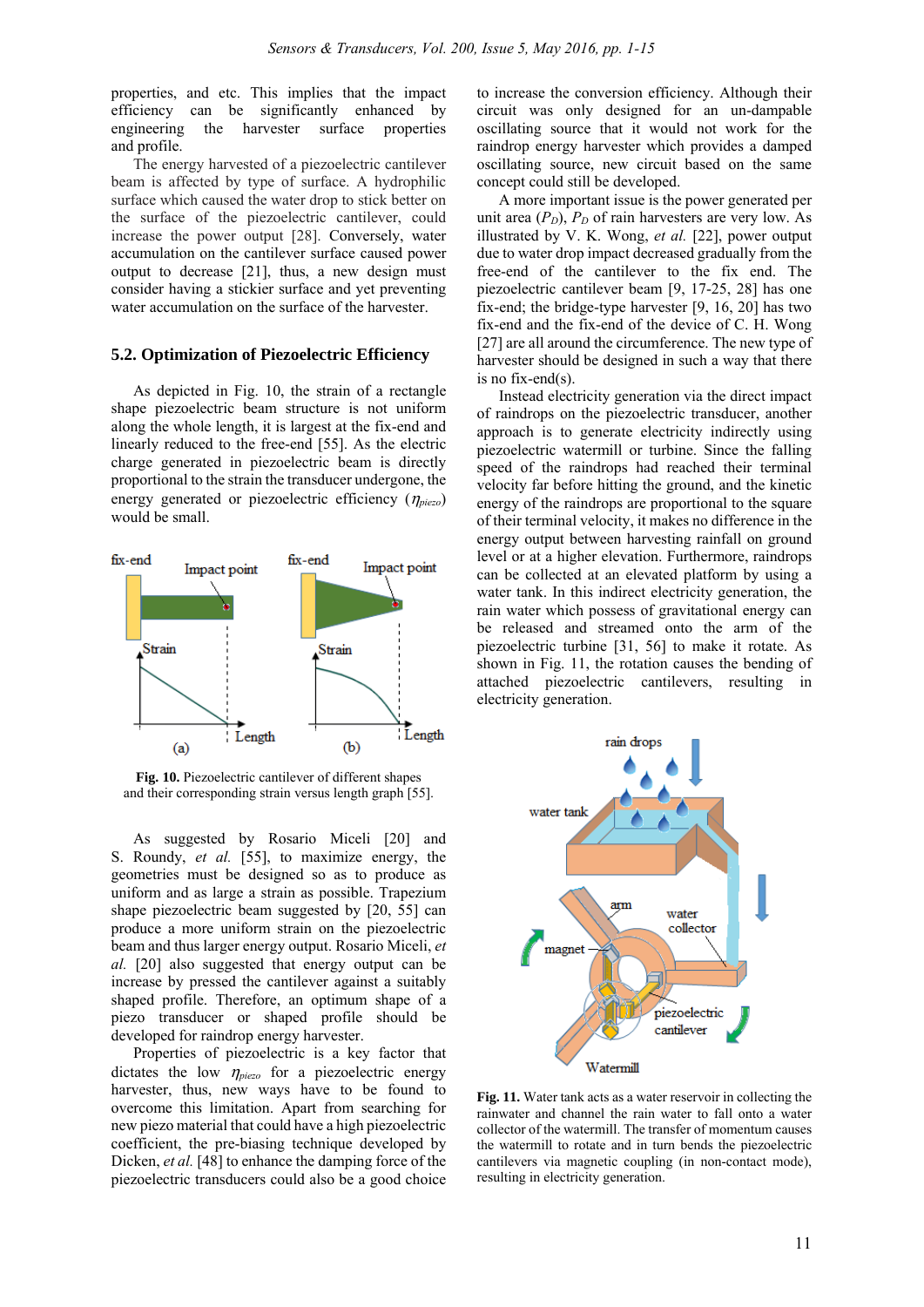The process allows a larger instantaneous driving force on the piezoelectric cantilever than that of direct impact of one single raindrop at one time, which allows electrical operation at a higher efficiency. It has been estimated that the piezoelectric watermill driven by rain water stream from a water tank can yield an average energy densities in the order of  $10 \text{ W/m}^3$  to  $100 \text{ W/m}^3$  [56].

#### **5.3. Optimization of Rectifying Efficiency**

Although studies indicated that a right interface circuit could increase the energy output of a piezoelectric harvester based on non-damping vibration source e.g. car engine vibration, the suitability and the efficiencies of these circuits [34-48] with energy harvesting based on damping source i.e. water drop impact remain unknown. From the reviewed papers, the interface circuits of all of the water drop energy harvesters were simply resistive loads. Efforts on optimizing the circuit efficiency *n*<sub>rectify</sub> were only done on finding the optimum load resistance, but studies on interface circuits suggested in [34-48] are still lacking. Therefore, extensive investigations should be made to test the suitability and efficiency for water drop energy harvesters.

#### **5.4. Hybrid System**

As the energies available in an environment varies with time, climate, and etc., integrating more than one type of structure or material into one hybrid system so that the more types of energy resources such as raindrops, wind, thermal changes and sun light can be utilized anytime and anywhere has already becoming a new trend in the field of energy harvesting research [57-63, 69]. Electrostatic energy [65-70] of rain or water drop, which is not harvested by the piezoelectric energy harvesters, should also be given consideration. The future direction of hybrid system should be in enhancing the efficiency of the hybrid energy harvester and developing innovative methods to harvest more types of energies within one hybrid system.

#### **6. Conclusions**

This paper has done a comprehensive review on various types of raindrop kinetic energy piezoelectric energy harvesters as well as different types of interface circuits. The performance of the harvesters in terms of their conversion efficiency, power output and power density were also discussed.

From the published works, the power output of these piezoelectric harvesters were in the range of μW, which is only suitable to be used to power some lowpower devices in applications where the power requirements are not so demanding, wireless sensor,

for instant. The area power density of the harvesters are very low, even the highest power density, achieved by PVDF bridge-structure [16] was found to be only  $0.24$  W/m<sup>2</sup>.

The highest energy conversion efficiency was from the PZT cantilever-structure energy harvester [22]. In contrast with the findings [9, 17-18, 20] that bridge-structure and PVDF outperformed cantileverstructure and PZT. However, due to lacking of information of some of the reviewed papers, the harvesters which could potentially have a higher conversion efficiency are still unknown. Therefore, it is still inconclusive on which combinations of piezoelectric material and type of structure that could be joined to become the best system to provide the highest conversion efficiency. More works have to be done to verify this.

Generally, the conversion efficiency is found to be quite low, registering less than 1 %. However, simulation done by Guigon, *et al.* [30] showed that a conversion efficiency of 2.5 % should be achievable. Moreover, the studies of piezoelectric energy harvesting from constant vibration sources [52] indicated that the efficiency as high as 46 % is also attainable.

Optimizing the conversion efficiency and power density can be done by searching of the best piezoelectric material, the transducer shapes and size, and interface circuit to increase energy output and to reduce loss e.g. splash of water drop. Apart from these, innovative methods should be developed to integrate more types of energy harvesters into one hybrid renewable energy system.

The study in piezoelectric energy harvesting from raindrop impact using piezoelectric has proved to be a promising approach, but it is still in its embryonic stage, the field is wide open with many opportunities for research.

# **References**

- [1]. Costa M. H., Foley J. A., A comparison of precipitation datasets for the Amazon Basin, *Geophys. Res. Lett.*, Vol. 25, No. 2, 1998, pp. 155-158.
- [2]. The World Bank, Average precipitation in depth (mm per year), 25 July 2013. http://data.worldbank.org/indicator/AG. LND.PRCP.MM).
- [3]. Huidong Li, Chuan Tian, Z. Daniel Deng, Energy Harvesting From Low Frequency Applications Using Piezoelectric Materials, *Applied Physics Reviews,* Vol. 1, No. 041301, 2014, pp. 1-20.
- [4]. Heung Soo Kim, Joo-Hyong Kim, Jaehwan Kim, A Review of Piezoelectric Energy Harvesting Based on Vibration, *International Journal of Precision Engineering and Manufacturing*, Vol. 12, No. 6, 2011, pp. 1129-1141.
- [5]. Y. Yang, S. Wang, Y. Zhang, Z. L. Wang, Pyroelectric nanogenerators for driving wireless sensors, *Nano Letters,* Vol. 12, Issue 12, 2012, pp. 6408-6413.
- [6]. R. Yang, Y. Qin, L. Dai, Z. L. Wang, Power generation with laterally packaged piezoelectric fine wires,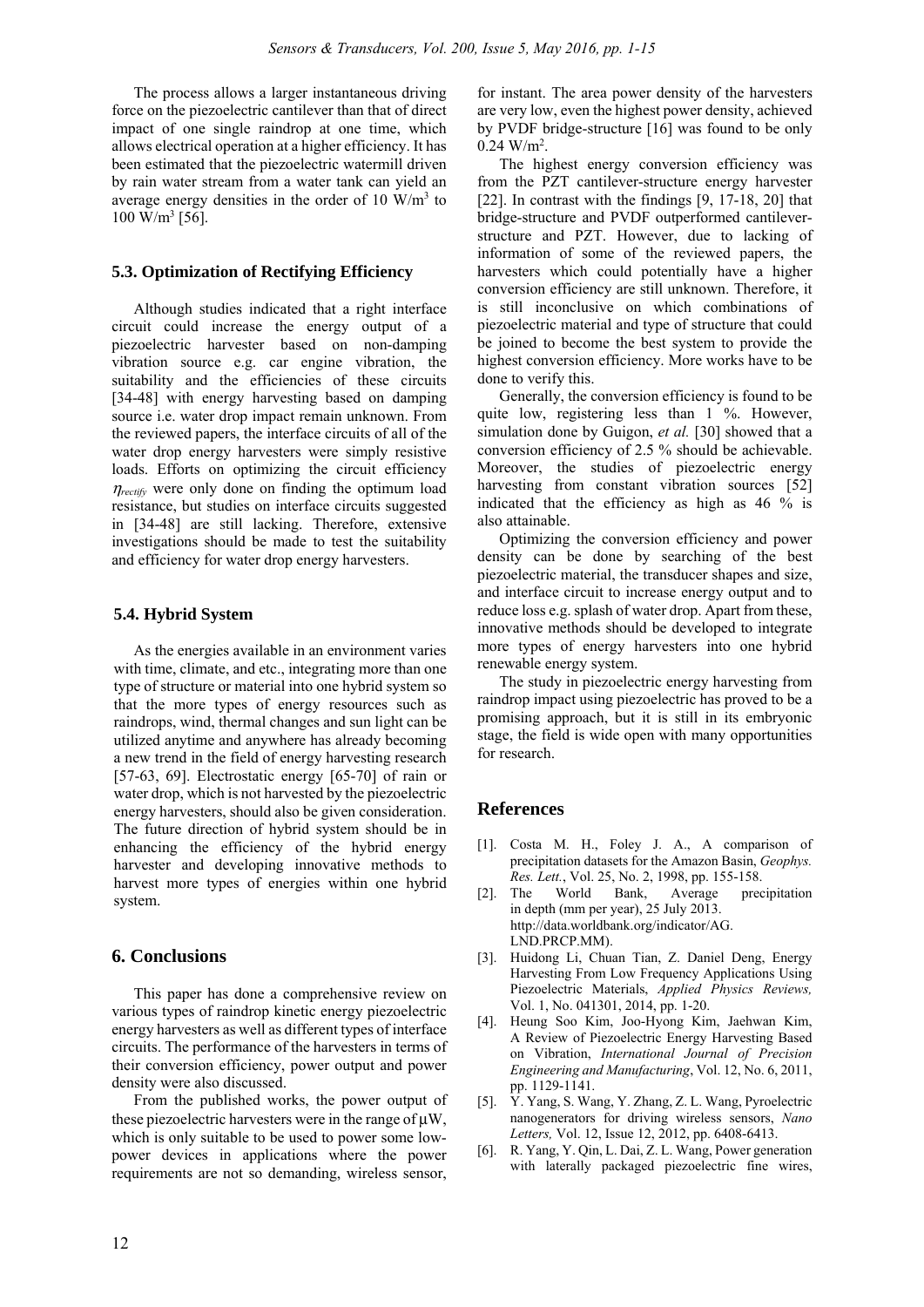*Nature Nanotechnology*, Vol. 4, No. 1, 2009, pp. 34-39.

- [7]. D. Kraemer, B. Poudel, H.-P. Feng, J. C. Caylor, B. Yu, X. Yan, Y. Ma, X. Wang, D. Wang, A. Muto, K. McEnaney, M. Chiesa, Z. Ren, G. Chen, Highperformance flat-panel solar thermoelectric generators with high thermal concentration, *Nature Materials,*  Vol. 10, No. 7, 2011, pp. 532-538.
- [8]. Z. L. Wang, Self-powered nanosensors and nanosystems, *Advanced Materials*, Vol. 24, No. 2, 2012, pp. 280-285.
- [9]. Chin-Hong Wong, Zuraini Dahari, Asrulnizam Abd Manaf, Muhammad Azman Miskam, Harvesting Raindrop Energy with Piezoelectrics: a Review, *Journal of Electronic Materials*, Vol. 44, No. 1, 2014, pp. 1-9.
- [10]. http://spacemath.gsfc.nasa.gov
- [11]. Steven L. Horstmeye, The Weather Almanac: A Reference Guide to Weather, Climate, and Related Issues in the United States and Its Key Cities, 12th Ed., *Wiley*, 2011.
- [12]. Beard K. V., Terminal Velocity and Shape of Cloud and Precipitation Drops, *Journal of the Atmospheric Sciences*, Vol. 33, Issue 5, 1976, pp. 851-864.
- [13] M. Saikia, M. Devi, A. K. Barbara, H. K. Sarmah, Raindrop size distribution profiling by laser distrometer and rain attenuation of centimeter radio waves, *India Journal of Radio and Space Physics*, Vol. 38, April 2009, pp. 80-85.
- [14]. M. Mazuki, H. Hashiguchi, M. K. Yamamoto, S. Mori, M. D. Yamanaka, Regional variability of raindrop size distribution over Indonesia, *Ann. Geophys.*, Vol. 31, 2013, pp. 1941-1948.
- [15]. http://solarelectricityhandbook.com/solarirradiance.html
- [16]. Romain Guigon, Jean-Jacques Chaillout, Thomas Jager, Ghislain Despesse, Harvesting raindrop energy: experimental study, *Smart Materials and Structures*, Vol. 17, No. 1, 2008.
- [17]. Derman Vatansever, Ravi L. Hadimani, Tahir Shah, Elias Siores, Comparative Investigation of PVDF and PZT Based Piezoelectric Smart Structures for Rain and Wind Energy Generation and Polymer Based Piezoelectric Fibre Production, *Smart Materials and Structures,* Vol. 20, 2011.
- [18]. Fabio Viola, Pietro Romano, Rosario Miceli, Gianluca Acciari, Harvesting rainfall energy by means of piezoelectric transducer, in *Proceedings of the IEEE International Conference on Clean Electrical Power* (*ICCEP)*, 2013, pp. 634-639.
- [19]. Fabio Viola, Pietro Romano, Rosario Miceli, Gianluca Acciari, Ciro Spataro, Piezoelectric model of rainfall energy harvester, in *Proceedings of the IEEE Ninth International Conference on Ecological Vehicles and Renewable Energies (EVER)*, 2014, pp. 1-7.
- [20]. Rosario Miceli, Pietro Romano, Ciro Spataro, Fabio Viola, Performances of rainfall energy harvester, in *Proceedings of the 20th IMEKO TC4 International Workshop on ADC Modelling and Testing Research on Electric and Electronic Measurement for the Economic Upturn,* Benevento, Italy, 15-17 September 2014, pp. 468-473.
- [21]. Voon-Kean Wong, Jee-Hou Yap, Eng Hwa Yap, Dynamics of a piezoelectric beam subjected to water droplet impact with water layer formed on the surface, *Journal of Intelligent Material Systems and Structures*, Vol. 26, No. 16, 2015, pp. 2170-2180.
- [22]. V. K. Wong, J. H. Ho, E. H. Yap, Experimental Study of a Piezoelectric Rain Energy Harvester, *Advanced*

*Materials Research*, Vol. 1043, Oct. 2014, pp. 263-267.

- [23]. M. Al Ahmad, Piezoelectric Water Drop Energy Harvesting, *Journal of Electronic Materials*, Vol. 43, No. 2, 2014, pp. 452-458.
- [24]. Tasneim Alkhaddeim, Boshra AlShujaa, Waad AlBeiey, Fatima Al Neyadi, Mahmoud Al Ahmad, Piezoelectric energy droplet harvesting and modelling, in *Proceedings of the IEEE Conference: Sensors*, 2012, pp. 1-4.
- [25]. Mohammad Adnan Ilyas, Jonathan Swingler, Piezoelectric energy harvesting from raindrop impacts, *J. Energy*, Vol. 90, Part 1, 2015, pp. 796-806.
- [26]. K. C. R. Perera, B. G. Sampath, V. P. C. Dassanayake, B. M. Hapuwatte, Harvesting of Kinetic Energy of the Raindrops, *International Journal of Mathematical, Computational, Physical and Quantum Engineering,* Vol. 8, No. 2, 2011, pp. 325-330.
- [27]. C. H. Wong, D. Zuraini, M. Asrulnizam Abd, S. Othman, M. Muhamad Azman, M. Julie Juliewatty, Simulation of Piezoelectric Raindrop Energy Harvester, in *Proceedings of the IEEE Conference TENCON*, 2013, pp. 465-469.
- [28]. Sean Gart, Joseph E. Mates, Constantine M. Megaridis, Sunghwan Jung, Droplet Impacting a Cantilever: A Leaf-Raindrop System, *Physical Review Applied,* Vol. 3, Issue 4, 2015.
- [29]. L. Valentini, S. B. Bon, J. Kenny, Liquid Droplet Excitation of freestanding poly(methylmethacrylate) /graphene oxide films for mechanical energy harvesting, *Journal of Polymer Science Part B: Polymer Physics*, Vol. 51, Issue 13, 2013, pp. 1028*-* 1032.
- [30]. Guigon R., Chaillout J. J., Jager Th., Despesse G., Harvesting raindrop energy: theory, *Smart Materials and Structures*, Vol. 17, No. 1, 2008.
- [31]. Ying Miao, Yu Jia, Hybrid Decentralised Energy for Remote Communities: Case Studies and the Analysis of the Potential Integration of Rain Energy, *Journal of Sustainable Development of Energy, Water and Environment Systems*, Vol. 2, Issue 3, 2014, pp. 243-258.
- [32]. Siores E., Hadimani R. L., Vatansever D., Hybrid Energy Conversion Device, GB Patent No. 1016193.3, 2010.
- [33]. D. Vatansever, R. L. Hadimani, T. Shah, E. Siores, Hybrid Photovoltaic-Piezoelectric Flexible Device for Energy Harvesting from Nature, *Advances in Science and Technology*, Vol. 77, 2012, pp. 297-301.
- [34]. Wickenheiser A., Garcia E., Power optimization of vibration energy harvesters utilizing passive and active circuits, *Journal of Intelligent Material Systems and Structures*, Vol. 21, Issue 13, 2010, pp. 1343-1361.
- [35]. Daniel Motter, Jairo Vinícius Lavarda, Felipe Aguiar Dias, Samuel da Silva, Vibration Energy Harvesting Using Piezoelectric Transducer and Non-Controlled Rectifiers Circuits, *ABCM,* Vol. XXXIV, 378, Special Issue, 2012, pp. 1-8
- [36]. E. Lefeuver, D. Audigier, C. Richard, D. Guyomar, Buck-boost converter for sensor-less power optimization of piezoelectric energy harvester, *IEEE Transaction on Power Electronics*, Vol. 22, No. 5, 2007, pp. 2018-2025.
- [37]. R. D'hulst, J. Driesen, K. U. Leuven, Power Processing Circuits for Vibration-Based Energy Harvesters, in *Proceedings of the IEEE Power Electronics Specialists Conference*, 2008, pp. 2556- 2562.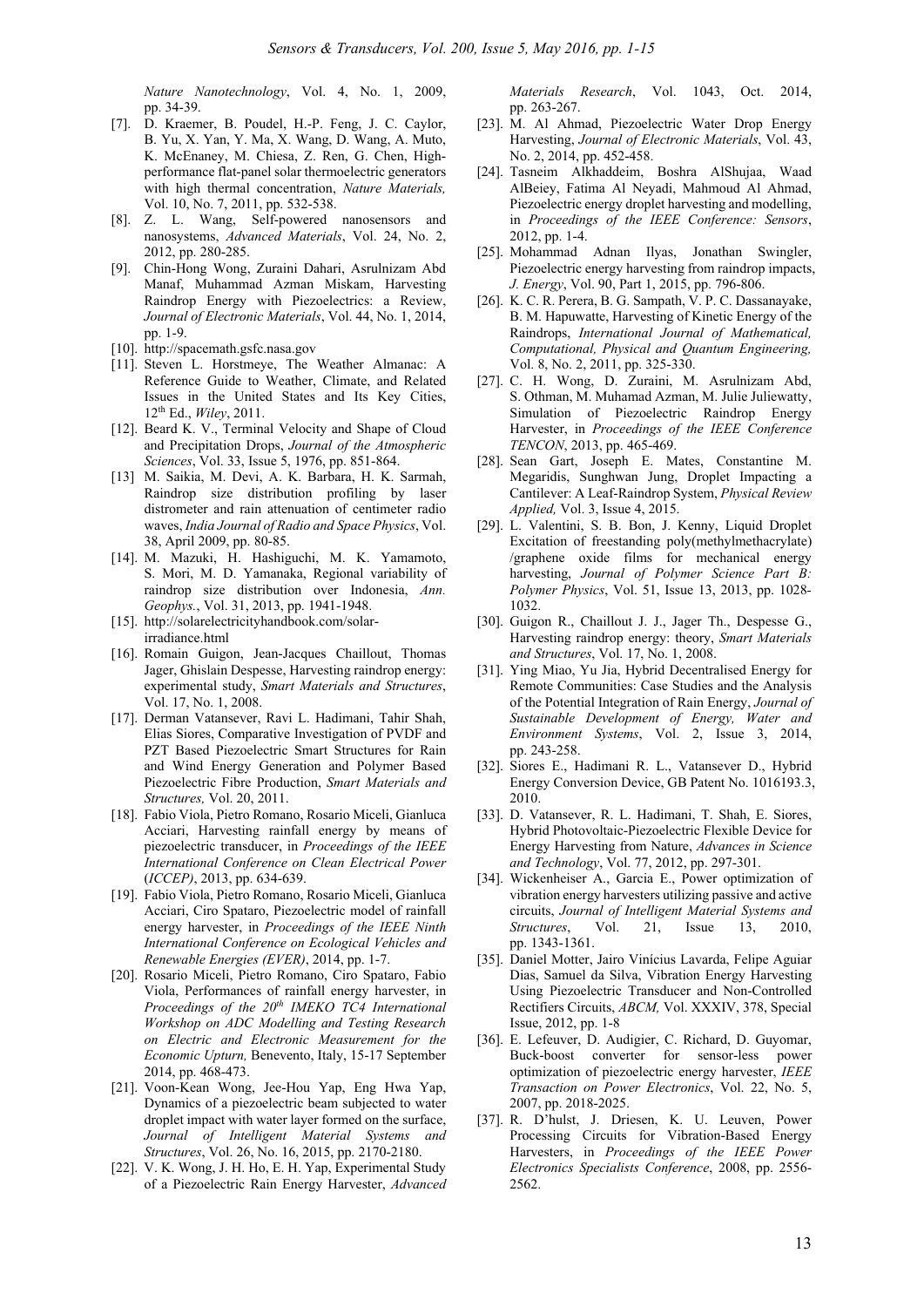- [38]. Darmayuda I Made, Yuan Gao, San Jeow Cheng, Meng Tong Tan, Minkyu Je, Optimum Piezoelectric Energy Harvesting with Buck Boost Circuit in Discontinuous Conduction Mode, *International Journal of Information and Electronics Engineering,*  Vol. 2, No. 6, November 2012, pp. 892-894.
- [39] G. K. Ottman, H. F. Hofmann, A. C. Bhatt, G. A. Lesieutre, Adaptive Piezoelectric Energy Harvesting Circuit for Wireless Remote Power Supply, *IEEE Transactions on Power Electronics*, Vol. 17, No. 5, pp. 669-676.
- [40]. Ammar Y., Basrour S., Non-linear techniques for increasing harvesting energy from piezoelectric and electromagnetic micro-power generators, in *Proceedings of the Dans Symposium on Design, Test, Integration and Packaging of MEMS/MOEMS (DTIP'06)*, 2007.
- [41]. D. Guyomar, G. Sebald, B. Pruvost, M. Lallart, A. Khodayari, C. Richard, Energy harvesting from ambient vibrations and heat, *Journal of Intelligent Material Systems and Structures*, Vol. 20, No. 5, 2009, pp. 609-624.
- [42]. M. Lallart, D. Guvomar, An optimized self-powered switching circuit for non-linear energy harvesting with low voltage output, *Smart Materials and Structures*, Vol. 17, No. 3, 2008, pp. 035030-035038.
- [43]. Y. K. Ramadass, A. P. Chandrakasan, An Efficient Piezoelectric Energy-Harvesting Interface Circuit Using a Bias-Flip Rectifier and Shared Inductor, in *Proceedings of the IEEE International Solid-State Circuits Conference - Digest of Technical Papers (ISSCC)*, 2009, pp. 296-297.
- [44]. E. Lefeuvre, A. Badel, C. Richard, L. Petit, D. Guyomar, A comparison between several vibrationpowered piezoelectric generators for standalone systems, *Sensors and Actuators A: Physical,* Vol. 126, No. 2, 2006, pp. 405-416.
- [45]. Dongwon Kwon, G. A. Rincon-Mora, A rectifier-free piezoelectric energy harvester circuit, in *Proceedings of the IEEE International Symposium on Circuits and Systems (ISACS),* 2009, pp. 1085-1088.
- [46]. C. Peters, J. Handwerker, D. Maurath, Y. Manoli, A sub-500 mV highly efficient active rectifier for energy harvesting applications, *IEEE Transactions on Circuits and Systems*, Vol. 58, No. 7, 2011, pp. 1542-1550.
- [47]. Qiang Li, Jing Wang, Dan Niu, Yasuaki Inoue, A Two-stage CMOS Integrated Highly Eficient Rectifier for Vibration Energy Harvesting Applications, *Journal of International Council on Electrical Engineering*, Vol. 4, No. 4, 2014, pp. 336-340.
- [48]. J. Dicken, P. D. Mitcheson, I. Stoianov, E. M. Yeatman, Increased power output from piezoelectric energy harvesters by pre-biasing, *Power MEMS*, Washington DC, 2010, pp. 1-4.
- [49]. P. D. Mitcheson, E. K. Reilly, T. Toh, P. K. Wright, E. M. Yeatman, Performance limits of the three mems inertial energy generator transduction types, *Journal of Micromechanics and Microengineering*, Vol. 17, No. 9, 2007, pp. S211-S216.
- [50]. Steven R. Anton, Henry A. Sodano, A review of power harvesting using piezoelectric materials (2003–2006), *Smart Mater. Struct.,* Vol. 16, No. 3, 2007, pp. R1-R21.
- [51]. John G. Webster, *et al.*, Measurement, Instrumentation, and Sensors Handbook, 2nd Edition, *CRC Press*, 2014.
- [52]. Shu Y. C., Lien I. C., Efficiency of energy conversion for a piezoelectric power harvesting system, *J.*

*Micromechanics Microengineering*, Vol. 16, 2006, pp. 2429-2438.

- [53]. Sikalo S., Marengo M., Tropea C., Ganic E., Analysis of impact of droplets on horizontal surfaces, *Exp Therm Fluid Sci,* Vol. 25, No. 7, 2002, pp. 503-510.
- [54]. Sikalo S., Tropea C., Ganic E., Impact of droplets onto inclined surfaces, *J. Colloid Interface Sci,* Vol. 286, No. 2, 2005, pp. 661-669.
- [55]. Shad Roundy, Eli S. Leland, Jessy Baker, Eric Carleton, Elizabeth Reilly, Elaine Lai, Brian Otis, Jan M. Rabaey, V. Sundararajan, Paul K. Wright, Improving Power Output for Vibration-Based Energy Scavengens, *IEEE Pervasive Computing*, Vol. 4, Issue 1, 2005, pp. 28-36.
- [56]. Mickaël Lallart, Shashank Priya, Scott Bressers, Daniel J. Inman, Small-scale Piezoelectric Energy Harvesting Devices Using Low-energy-density Sources, *Journal of the Korean Physical Society*, Vol. 57, No. 4, 2010, pp. 947-951.
- [57]. Ya Yang, Hulin Zhang, Guang Zhu, Sangmin Lee, Zong-Hong Lin, Zhong Lin Wang, Flexible Hybrid Energy Cell for Simultaneously Harvesting Thermal, Mechanical, and Solar Energies, *ACS Nano,* Vol. 7, No. 1, 2012, pp. 785-790.
- [58]. I. Patel., E. Siores, T. Shah, Utilisation of smart polymers and ceramic based piezoelectric materials for scavenging wasted energy, *Sensors and Actuators A: Physical*, Vol. 159, No. 2, 2010, pp. 213-218.
- [59]. Yong Qin, Xudong Wang, Zhong Lin Wang, Microfibre-nanowire hybrid structure for energy scavenging, *Nature*, Vol. 451, No. 7180, 2008, pp. 809-813.
- [60]. Sang-Woo Kim, Massimo Barbagallo, Solar and mechanical energy harvesting integrated in a hybrid nanostructure, *SPIE Newsroom*, 2011.
- [61]. Gyu Cheol Yoon, Kyung-Sik Shin, Manoj Kumar Gupta, Keun Young Lee, Ju-Hyuck Lee, Zhong Lin Wang, Sang-Woo Kim, High-performance hybrid cell based on an organic photovoltaic device and a direct current piezoelectric nanogenerator, *Nano Energy,* Vol. 12, 2015, pp. 547-555.
- [62]. C. Xu, X. D. Wang, Z. L. Wang, Nanowire Structured Hybrid Cell for Concurrently Scavenging Solar and Mechanical Energies, *Journal of the American Chemical Society*, Vol. 131, No. 16, 2009, pp. 5866- 5872.
- [63]. Chen Xu, Caofeng Pan, Ying Liu, Z. L. Wang, Hybrid cells for simultaneously harvesting multi-type energies for self-powered micro/nanosystems, *Nano Energy*, Vol. 1, No. 2, 2012, pp. 259-272.
- [64]. Mohammed Salim, Hakin S. Sultan Aljibori, Dhia Salim, M. Haris M. Khir, A. Sh. Kherbeet, A review of vibration-based MEMS hybrid energy harvesters, *Journal of Mechanical Science and Technology*, Vol. 29, Issue 11, 2005, pp. 5021-5034.
- [65]. G. Zhu, Y. Su, P. Bai, J. Chen, Q. Jing, W. Yang, Z. L. Wang, Harvesting Water Wave Energy by Asymmetric Screening of Electrostatic Charges on a Nanostructured Hydrophobic Thin Film Surface, *ACS Nano*, Vol. 8, No. 6, 2014, pp. 6031-6037.
- [66]. Z.-H. Lin, G. Cheng, S. Lee, K. C. Pradel, Z. L. Wang, Harvesting Water Drop Energy by a Sequential Contact-Electrification and Electrostatic-Induction Process, *Adv. Mater.,* Vol. 26, Issue 27, 2014, pp. 4690-4696.
- [67]. L. Zheng, Z.-H. Lin, G. Cheng, W. Wu, X. Wen, S. Lee, Z. L. Wang, Silicon-based hybrid cell for harvesting solar energy and raindrop electrostatic energy, *NanoEnergy*, Vol. 9, 2014, pp. 291-300.